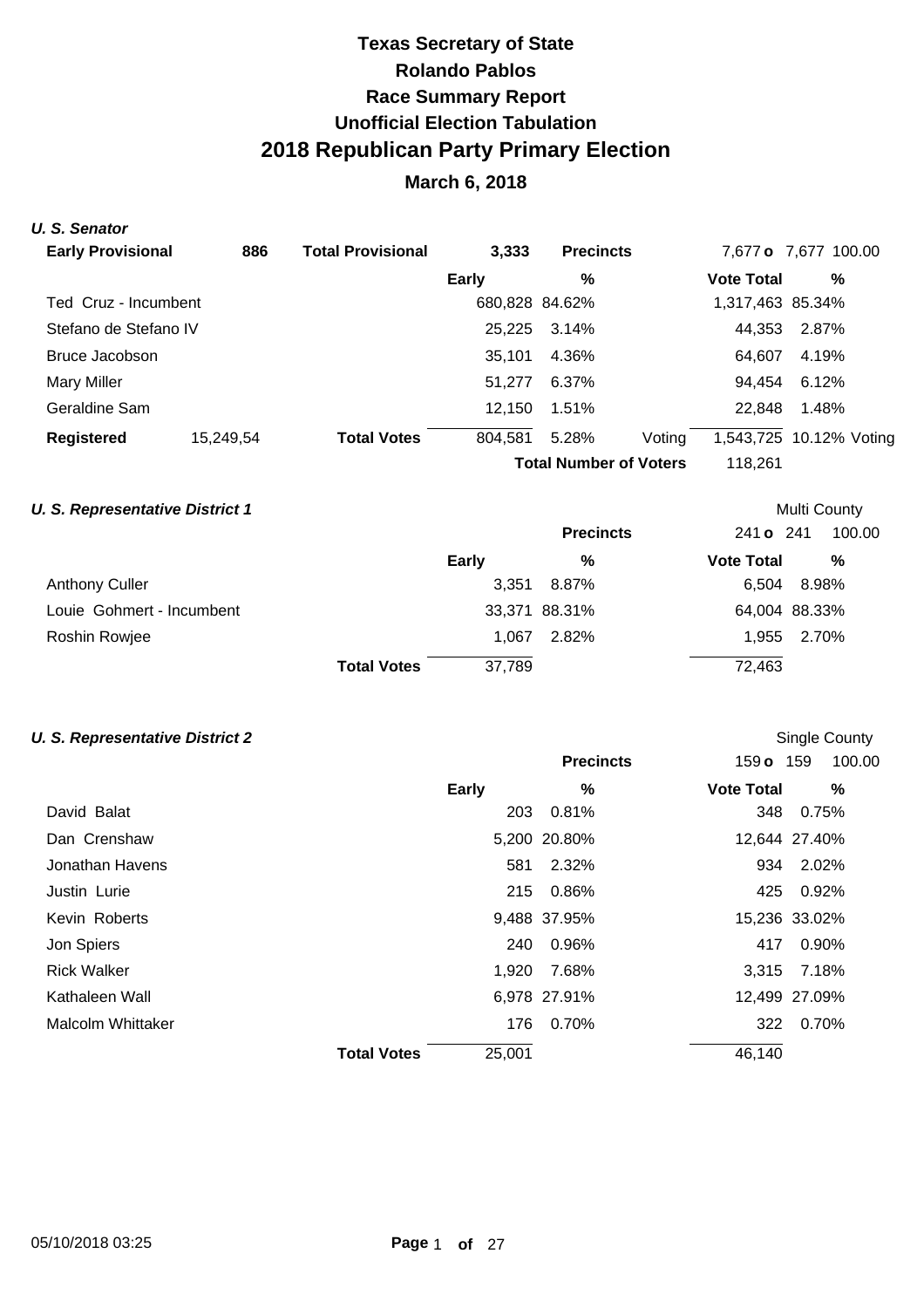# **March 6, 2018**

## **U. S. Representative District 3 Single County 3 Single County 3 Single County 3 Single County Single County**

|                  |                    | <b>Precincts</b> | 62 <b>o</b> 62<br>100.00 |
|------------------|--------------------|------------------|--------------------------|
|                  | Early              | %                | %<br><b>Vote Total</b>   |
| Alex Donkervoet  |                    | 1,916<br>5.73%   | 5.93%<br>3,185           |
| David Niederkorn |                    | 2,726 8.15%      | 5,052 9.41%              |
| Van Taylor       |                    | 28,817 86.13%    | 45,475 84.66%            |
|                  | <b>Total Votes</b> | 33,459           | 53,712                   |

## **U. S. Representative District 4 Multi County Multi County Multi County**

|                            |                    |        | <b>Precincts</b> | 342 o 342         | 100.00        |
|----------------------------|--------------------|--------|------------------|-------------------|---------------|
|                            |                    | Early  | %                | <b>Vote Total</b> | %             |
| Johnny Cooper              |                    |        | 4,758 13.93%     |                   | 10,699 14.50% |
| John Ratcliffe - Incumbent |                    |        | 29,398 86.07%    |                   | 63,105 85.50% |
|                            | <b>Total Votes</b> | 34,156 |                  | 73,804            |               |

### **U. S. Representative District 5 U. S. Representative District 5**

|                       |                    |        | <b>Precincts</b> | $232$ o $232$     | 100.00        |
|-----------------------|--------------------|--------|------------------|-------------------|---------------|
|                       |                    | Early  | %                | <b>Vote Total</b> | %             |
| Daniel Campbell       |                    | 853    | 2.68%            | 1.767             | 3.02%         |
| Sam Deen              |                    |        | 5,381 16.92%     |                   | 10,102 17.25% |
| Lance Gooden          |                    |        | 10,272 32.30%    |                   | 17,501 29.88% |
| Charles Lingerfelt    |                    |        | 553 1.74%        | 1,023             | 1.75%         |
| Bunni Pounds          |                    |        | 6,872 21.61%     |                   | 12,895 22.01% |
| <b>Kenneth Sheets</b> |                    |        | 3,555 11.18%     |                   | 7,011 11.97%  |
| David Williams        |                    | 751    | 2.36%            |                   | 1.603 2.74%   |
| Jason Wright          |                    |        | 3,561 11.20%     |                   | 6,675 11.40%  |
|                       | <b>Total Votes</b> | 31,798 |                  | 58,577            |               |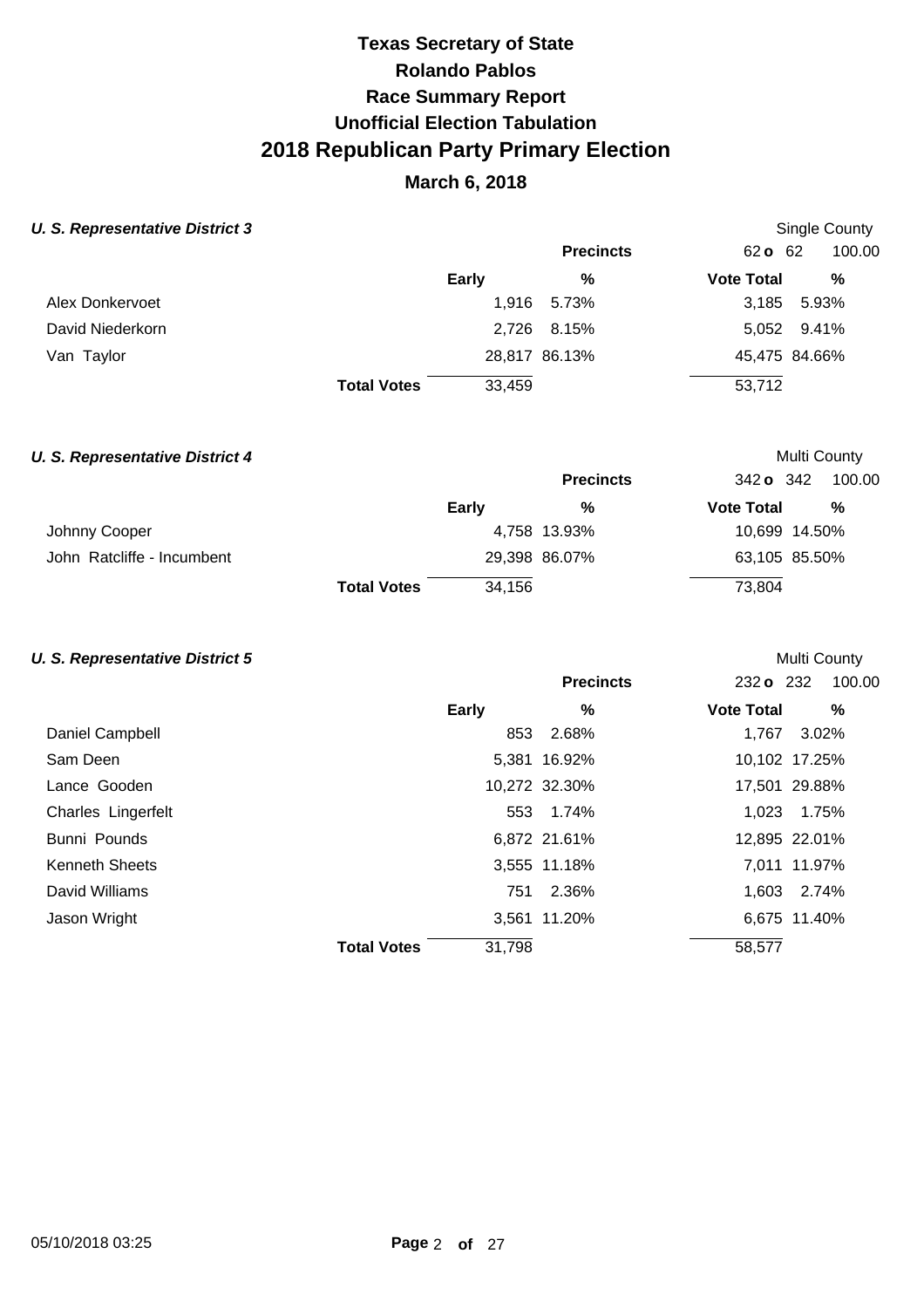# **March 6, 2018**

## **U. S. Representative District 6 Multi County Multi County Multi County**

|                         |                    |        | <b>Precincts</b> | 254 <b>o</b> 254  | 100.00        |
|-------------------------|--------------------|--------|------------------|-------------------|---------------|
|                         |                    | Early  | %                | <b>Vote Total</b> | %             |
| Kenneth Cope, Jr.       |                    | 1,635  | 6.86%            | 3,527             | 7.70%         |
| Jacques Dandridge, Jr.  |                    | 285    | 1.20%            | 517               | 1.13%         |
| Thomas Dillingham       |                    | 276    | 1.16%            | 543               | 1.19%         |
| <b>Shannon Dubberly</b> |                    | 1,424  | 5.98%            | 2,880             | 6.29%         |
| J.K. "Jake" Ellzey      |                    |        | 5,702 23.93%     |                   | 9,956 21.75%  |
| Deborah Gagliardi       |                    | 822    | 3.45%            | 1,674             | 3.66%         |
| Kevin Harrison          |                    | 824    | 3.46%            | 1,768             | 3.86%         |
| <b>Melvin Hassell</b>   |                    | 123    | 0.52%            | 266               | 0.58%         |
| Monte Mitchell          |                    | 1,202  | 5.05%            | 2,141             | 4.68%         |
| <b>Troy Ratterree</b>   |                    | 793    | 3.33%            | 1,854             | 4.05%         |
| Ron Wright              |                    |        | 10,739 45.07%    |                   | 20,659 45.12% |
|                         | <b>Total Votes</b> | 23,825 |                  | 45,785            |               |

### **U. S. Representative District 7 U. S. Representative District 7 Single County**

|                            |                    |        | <b>Precincts</b> | 153 <b>o</b> 153  | 100.00        |
|----------------------------|--------------------|--------|------------------|-------------------|---------------|
|                            |                    | Early  | %                | <b>Vote Total</b> | %             |
| John Culberson - Incumbent |                    |        | 14,918 77.40%    |                   | 28,944 76.10% |
| <b>Edward Ziegler</b>      |                    |        | 4,356 22.60%     |                   | 9,088 23.90%  |
|                            | <b>Total Votes</b> | 19.274 |                  | 38,032            |               |

# **U. S. Representative District 10 Multi County Multi County Multi County Precincts** 317 **o** 317 100.00 **Early % Vote Total %**  John Cook 10,413 19.91% Michael T. McCaul - Incumbent 22,839 82.57% 41,881 80.09% **Total Votes** 27,659 52,294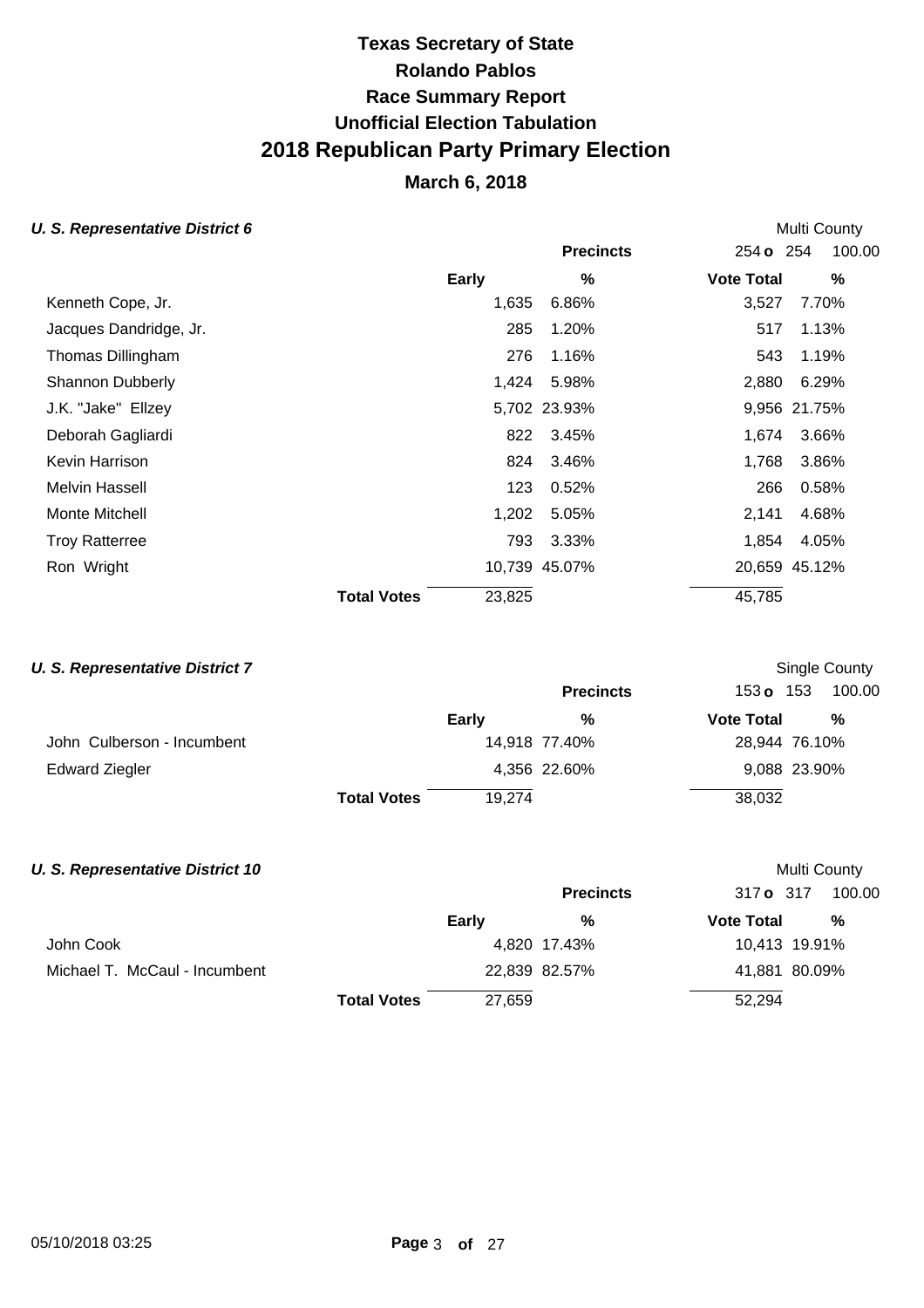# **March 6, 2018**

### **U. S. Representative District 11 Multi County Multi County Multi County**

|                          |                    |        | <b>Precincts</b> | 271 <b>o</b> 271  | 100.00        |
|--------------------------|--------------------|--------|------------------|-------------------|---------------|
|                          |                    | Early  | %                | <b>Vote Total</b> | %             |
| Mike Conaway - Incumbent |                    |        | 31,251 82.27%    |                   | 63,410 82.94% |
| <b>Thomas Myers</b>      |                    |        | 6,733 17.73%     |                   | 13,047 17.06% |
|                          | <b>Total Votes</b> | 37.984 |                  | 76.457            |               |

### **U. S. Representative District 14 Multi County Multi County Multi County**

|                         |                    |        | <b>Precincts</b> | 101 <b>o</b> 101  | 100.00        |
|-------------------------|--------------------|--------|------------------|-------------------|---------------|
|                         |                    | Early  | %                | <b>Vote Total</b> | %             |
| Douglas Casey           |                    |        | 1,345 4.80%      | 2.291             | 5.14%         |
| William Sargent         |                    |        | 5,141 18.35%     |                   | 8,742 19.63%  |
| Randy Weber - Incumbent |                    |        | 21,535 76.85%    |                   | 33,509 75.23% |
|                         | <b>Total Votes</b> | 28,021 |                  | 44,542            |               |

## **U. S. Representative District 16 U. S. Representative District 16 Single County**

|                               |                    |       | <b>Precincts</b> | 174 <b>o</b> 174  | 100.00       |
|-------------------------------|--------------------|-------|------------------|-------------------|--------------|
|                               |                    | Early | %                | <b>Vote Total</b> | $\%$         |
| Alia Del Carmen Garcia-Ureste |                    |       | 1,350 26.74%     |                   | 3,216 30.66% |
| Rick Seeberger                |                    |       | 3,699 73.26%     |                   | 7,273 69.34% |
|                               | <b>Total Votes</b> | 5,049 |                  | 10,489            |              |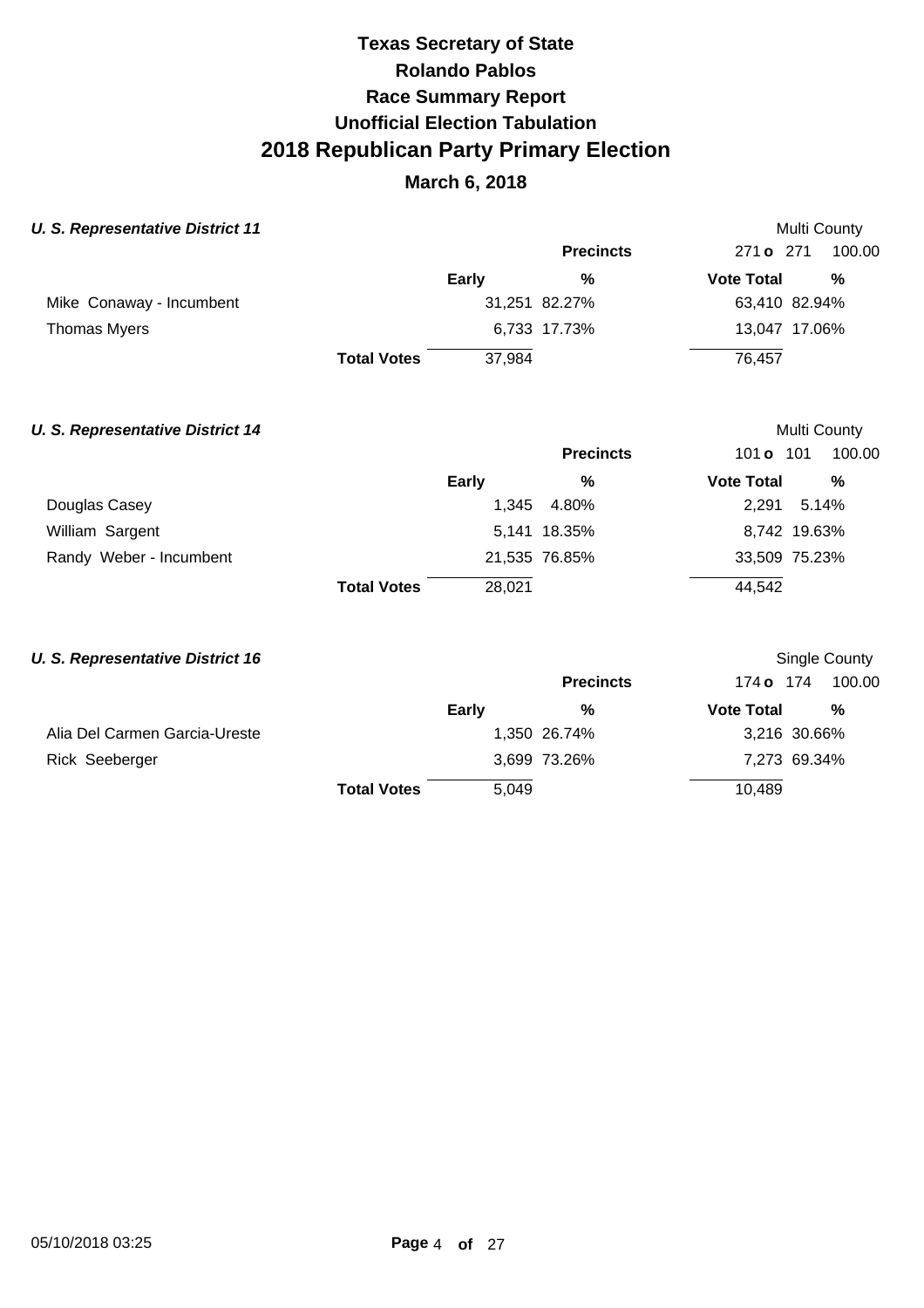# **March 6, 2018**

## **U. S. Representative District 21 Multi County Multi County Multi County**

| $\sigma$ . Representative <i>District</i> 21 |                    |              |                  |                   |               |
|----------------------------------------------|--------------------|--------------|------------------|-------------------|---------------|
|                                              |                    |              | <b>Precincts</b> | 392 o 392         | 100.00        |
|                                              |                    | <b>Early</b> | %                | <b>Vote Total</b> | $\%$          |
| Ivan Andarza                                 |                    | 60           | 0.15%            | 95                | 0.13%         |
| <b>Eric Burkhart</b>                         |                    | 329          | 0.80%            | 719               | 1.01%         |
| Francisco Canseco                            |                    | 1,428        | 3.49%            | 2,484             | 3.48%         |
| Mauro Garza                                  |                    | 244          | 0.60%            | 657               | 0.92%         |
| Steven Hagen                                 |                    | 216          | 0.53%            | 392               | 0.55%         |
| Jason Isaac                                  |                    | 3,858        | 9.43%            | 7,165             | 10.04%        |
| Ryan Krause                                  |                    | 1,260        | 3.08%            | 2,289             | 3.21%         |
| Matt McCall                                  |                    | 7,111        | 17.37%           | 12,088            | 16.93%        |
| Susan Narvaiz                                |                    | 1,426        | 3.48%            | 2,710             | 3.80%         |
| William Negley                               |                    |              | 7,392 18.06%     |                   | 11,088 15.53% |
| Alonzo Poteet III                            |                    | 656          | 1.60%            | 1,292             | 1.81%         |
| <b>Autry Pruitt</b>                          |                    | 241          | 0.59%            | 454               | 0.64%         |
| Chip Roy                                     |                    |              | 10,540 25.75%    | 19,319            | 27.06%        |
| Jenifer Sarver                               |                    | 2,311        | 5.65%            | 4,001             | 5.60%         |
| Robert Stovall                               |                    | 2,068        | 5.05%            | 3,396             | 4.76%         |
| Samuel Temple                                |                    | 568          | 1.39%            | 1,017             | 1.42%         |
| Margaret Wardlaw                             |                    | 682          | 1.67%            | 1,281             | 1.79%         |
| Anthony White                                |                    | 537          | 1.31%            | 949               | 1.33%         |
|                                              | <b>Total Votes</b> | 40,927       |                  | 71,396            |               |

### **U. S. Representative District 22 Multi County Multi County Multi County**

|                        |                              | <b>Precincts</b> | 129 o 129         | 100.00        |
|------------------------|------------------------------|------------------|-------------------|---------------|
|                        | <b>Early</b>                 | %                | <b>Vote Total</b> | %             |
| James Green            | 1.327                        | 4.92%            | 2.521             | 5.52%         |
| Doan Nguyen            |                              | 3,368 12.48%     |                   | 6,170 13.52%  |
| Pete Olson - Incumbent |                              | 21,631 80.17%    |                   | 35,782 78.39% |
| Eric Zmrhal            | 654                          | 2.42%            |                   | 1.174 2.57%   |
|                        | 26,980<br><b>Total Votes</b> |                  | 45,647            |               |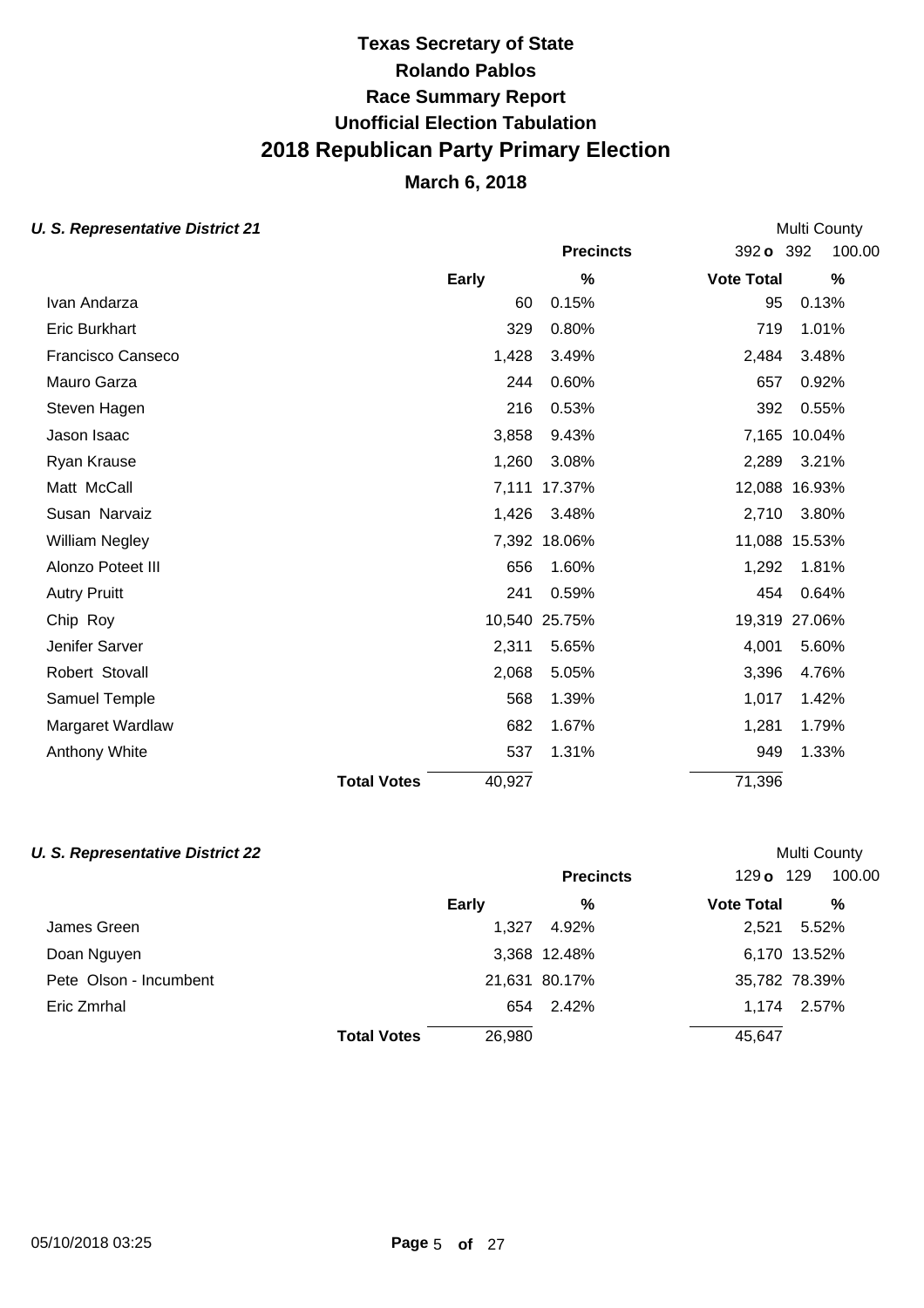# **March 6, 2018**

| <b>U. S. Representative District 23</b> |                    |              |                  |                     | <b>Multi County</b> |
|-----------------------------------------|--------------------|--------------|------------------|---------------------|---------------------|
|                                         |                    |              | <b>Precincts</b> | $313 \text{ o}$ 313 | 100.00              |
|                                         |                    | <b>Early</b> | %                | <b>Vote Total</b>   | %                   |
| Alma Arredondo-Lynch                    |                    |              | 2,773 18.77%     | 6,126 19.77%        |                     |
| Will Hurd - Incumbent                   |                    |              | 11,997 81.23%    | 24,866 80.23%       |                     |
|                                         | <b>Total Votes</b> | 14,770       |                  | 30,992              |                     |
| <b>U. S. Representative District 24</b> |                    |              |                  |                     | <b>Multi County</b> |
|                                         |                    |              | <b>Precincts</b> | 248 o 248           | 100.00              |
|                                         |                    | <b>Early</b> | %                | <b>Vote Total</b>   | $\%$                |
| Johnathan Davidson                      |                    |              | 5,774 25.65%     | 10,425 25.59%       |                     |
| Kenny E Marchant - Incumbent            |                    |              | 16,734 74.35%    | 30,310 74.41%       |                     |
|                                         | <b>Total Votes</b> | 22,508       |                  | 40,735              |                     |
|                                         |                    |              |                  |                     |                     |

|  |  | <b>U. S. Representative District 26</b> |  |
|--|--|-----------------------------------------|--|
|--|--|-----------------------------------------|--|

|                                |                    |        | <b>Precincts</b> | 195 <b>o</b> 195  | 100.00        |
|--------------------------------|--------------------|--------|------------------|-------------------|---------------|
|                                |                    | Early  | %                | <b>Vote Total</b> | %             |
| Veronica Birkenstock           |                    |        | 7,148 23.09%     |                   | 12,684 23.07% |
| Michael C. Burgess - Incumbent |                    |        | 23,810 76.91%    |                   | 42,290 76.93% |
|                                | <b>Total Votes</b> | 30,958 |                  | 54,974            |               |

Multi County

Multi County

### **U. S. Representative District 27**

|                  |                              | <b>Precincts</b> | 246 o 246         | 100.00        |
|------------------|------------------------------|------------------|-------------------|---------------|
|                  | Early                        | %                | <b>Vote Total</b> | %             |
| Bech Bruun       |                              | 7,498 36.69%     |                   | 15,845 36.10% |
| Michael Cloud    |                              | 6,872 33.62%     |                   | 14,866 33.87% |
| Edward Gassman   | 541                          | 2.65%            |                   | 1,226 2.79%   |
| John Grunwald    | 1.417                        | 6.93%            | 3,038             | 6.92%         |
| Jerry Hall       | 1,847                        | 9.04%            |                   | 3,616 8.24%   |
| Christopher Mapp |                              | 2,263 11.07%     |                   | 5,302 12.08%  |
|                  | 20,438<br><b>Total Votes</b> |                  | 43,893            |               |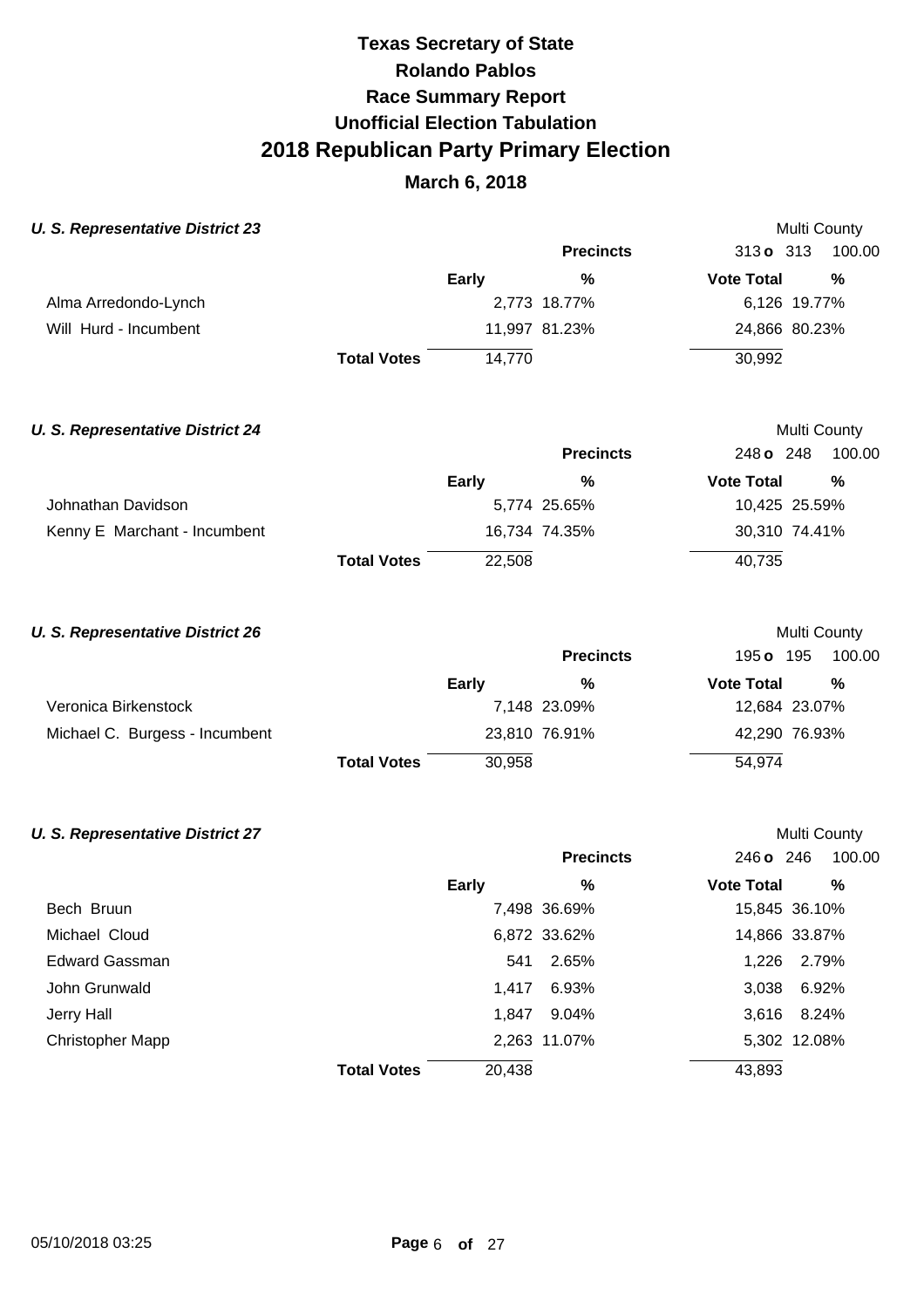# **March 6, 2018**

## **U. S. Representative District 29 Single County Single County Single County**

|                          |                             | <b>Precincts</b> | 168 <b>o</b> 168  | 100.00       |
|--------------------------|-----------------------------|------------------|-------------------|--------------|
|                          | Early                       | %                | <b>Vote Total</b> | %            |
| Phillip Aronoff          |                             | 1,577 45.21%     |                   | 2,402 38.62% |
| Jaimy Blanco             |                             | 587 16.83%       |                   | 1,309 21.05% |
| Carmen Maria Montiel     |                             | 748 21.44%       |                   | 1,467 23.59% |
| <b>Robert Schafranek</b> |                             | 576 16.51%       |                   | 1,042 16.75% |
|                          | <b>Total Votes</b><br>3,488 |                  | 6,220             |              |

## **U. S. Representative District 31 Multi County Multi County Multi County**

|                         |                    |        | <b>Precincts</b> | 106 o             | 106<br>100.00 |
|-------------------------|--------------------|--------|------------------|-------------------|---------------|
|                         |                    | Early  | %                | <b>Vote Total</b> | %             |
| John Carter - Incumbent |                    |        | 19,390 65.91%    |                   | 34,513 65.49% |
| Michael Sweeney         |                    |        | 10,029 34.09%    |                   | 18,184 34.51% |
|                         | <b>Total Votes</b> | 29.419 |                  | 52,697            |               |

## **U. S. Representative District 32 Multi County Multi County Multi County**

|                           |                    |        | <b>Precincts</b> | 263 o 263         | 100.00        |
|---------------------------|--------------------|--------|------------------|-------------------|---------------|
|                           |                    | Early  | %                | <b>Vote Total</b> | %             |
| Paul Brown                |                    |        | 4,087 20.37%     |                   | 8,575 20.73%  |
| Pete Sessions - Incumbent |                    |        | 15,972 79.63%    |                   | 32,784 79.27% |
|                           | <b>Total Votes</b> | 20,059 |                  | 41,359            |               |

### **U. S. Representative District 35 Multi County Accounty Accounty Accounty Multi County Accounty Multi County**

|                           |                    |       | <b>Precincts</b> | 389 o 389         | 100.00       |
|---------------------------|--------------------|-------|------------------|-------------------|--------------|
|                           |                    | Early | %                | <b>Vote Total</b> | %            |
| <b>Sherrill Alexander</b> |                    |       | 3,198 45.58%     |                   | 6,198 46.67% |
| David Smalling            |                    |       | 3,818 54.42%     |                   | 7,083 53.33% |
|                           | <b>Total Votes</b> | 7,016 |                  | 13,281            |              |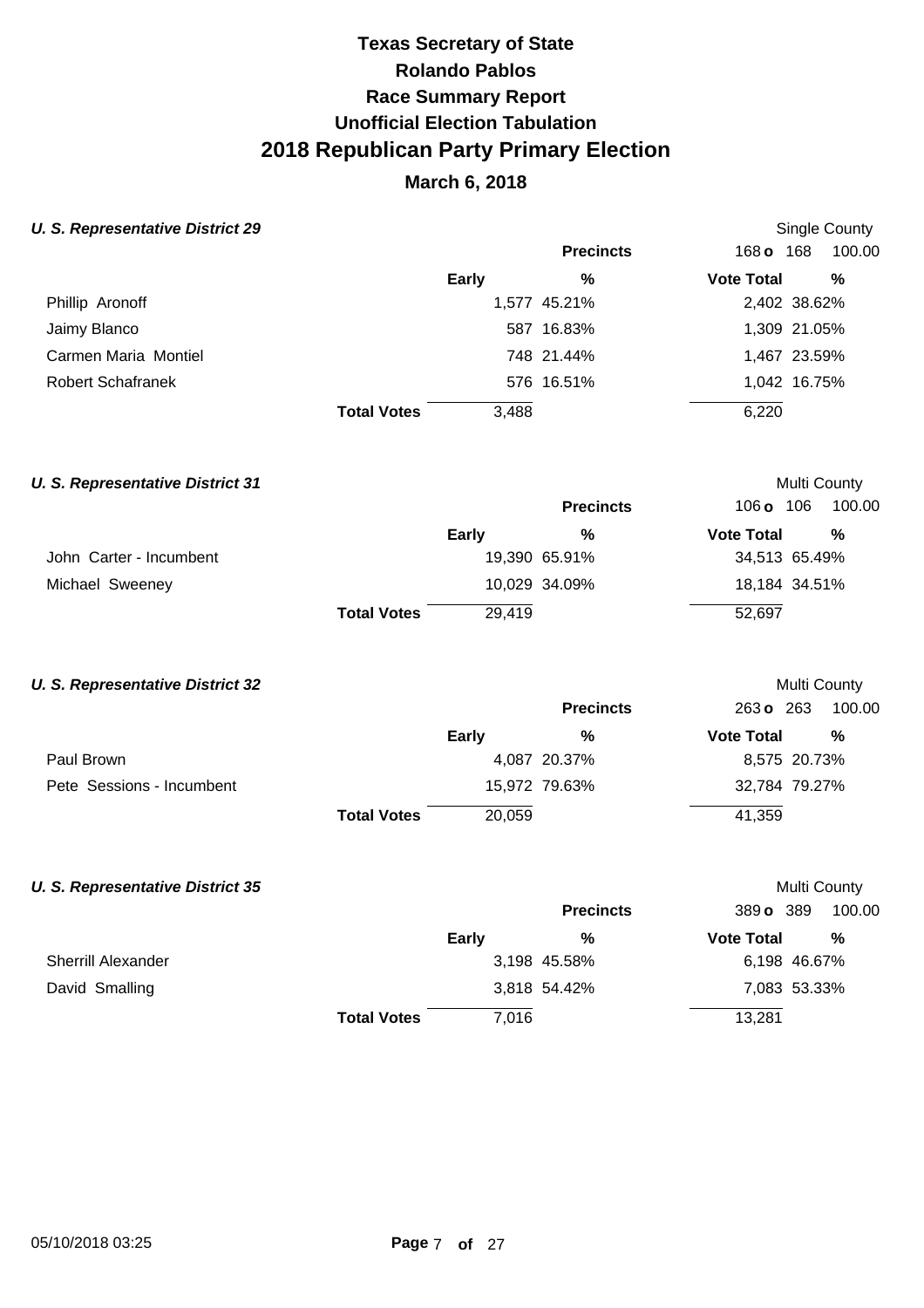# **March 6, 2018**

### **Governor**

| <b>Early Provisional</b>              | 886       | <b>Total Provisional</b> | 3,333          | <b>Precincts</b>              |        |                   | 7,677 o 7,677 100.00    |
|---------------------------------------|-----------|--------------------------|----------------|-------------------------------|--------|-------------------|-------------------------|
|                                       |           |                          | Early          | $\frac{0}{0}$                 |        | <b>Vote Total</b> | %                       |
| Greg Abbott - Incumbent               |           |                          | 728,020 90.07% |                               |        | 1,392,310 90.39%  |                         |
| Larry Kilgore                         |           |                          | 10,159         | 1.26%                         |        | 20,504            | 1.33%                   |
| Barbara Krueger                       |           |                          | 70,066         | 8.67%                         |        | 127,549           | 8.28%                   |
| <b>Registered</b>                     | 15,249,54 | <b>Total Votes</b>       | 808,245        | 5.30%                         | Voting |                   | 1,540,363 10.10% Voting |
|                                       |           |                          |                | <b>Total Number of Voters</b> |        | 118,261           |                         |
| <b>Lieutenant Governor</b>            |           |                          |                |                               |        |                   |                         |
| <b>Early Provisional</b>              | 886       | <b>Total Provisional</b> | 3,333          | <b>Precincts</b>              |        |                   | 7,677 o 7,677 100.00    |
|                                       |           |                          | <b>Early</b>   | $\frac{0}{0}$                 |        | <b>Vote Total</b> | $\frac{0}{0}$           |
| <b>Scott Milder</b>                   |           |                          | 195,022 24.11% |                               |        | 367,954 23.95%    |                         |
| Dan Patrick - Incumbent               |           |                          | 613,874 75.89% |                               |        | 1,168,331 76.05%  |                         |
| <b>Registered</b>                     | 15,249,54 | <b>Total Votes</b>       | 808,896        | 5.30%                         | Voting |                   | 1,536,285 10.07% Voting |
|                                       |           |                          |                | <b>Total Number of Voters</b> |        | 118,261           |                         |
| <b>Attorney General</b>               |           |                          |                |                               |        |                   |                         |
| <b>Early Provisional</b>              | 886       | <b>Total Provisional</b> | 3,333          | <b>Precincts</b>              |        |                   | 7,677 o 7,677 100.00    |
|                                       |           |                          | <b>Early</b>   | $\%$                          |        | <b>Vote Total</b> | $\%$                    |
| Ken Paxton - Incumbent                |           |                          | 684,856        | 100.00                        |        | 1,312,172         | 100.00                  |
| <b>Registered</b>                     | 15,249,54 | <b>Total Votes</b>       | 684,856        | 4.49%                         | Voting | 1,312,172         | 8.60% Voting            |
|                                       |           |                          |                | <b>Total Number of Voters</b> |        | 118,261           |                         |
| <b>Comptroller of Public Accounts</b> |           |                          |                |                               |        |                   |                         |
| <b>Early Provisional</b>              | 886       | <b>Total Provisional</b> | 3,333          | <b>Precincts</b>              |        |                   | 7,677 o 7,677 100.00    |
|                                       |           |                          | <b>Early</b>   | $\frac{0}{0}$                 |        | <b>Vote Total</b> | $\%$                    |
| Glenn Hegar - Incumbent               |           |                          | 664,506        | 100.00                        |        | 1,265,461         | 100.00                  |
| <b>Registered</b>                     | 15,249,54 | <b>Total Votes</b>       | 664,506        | 4.36%                         | Voting | 1,265,461         | 8.30% Voting            |
|                                       |           |                          |                | <b>Total Number of Voters</b> |        | 118,261           |                         |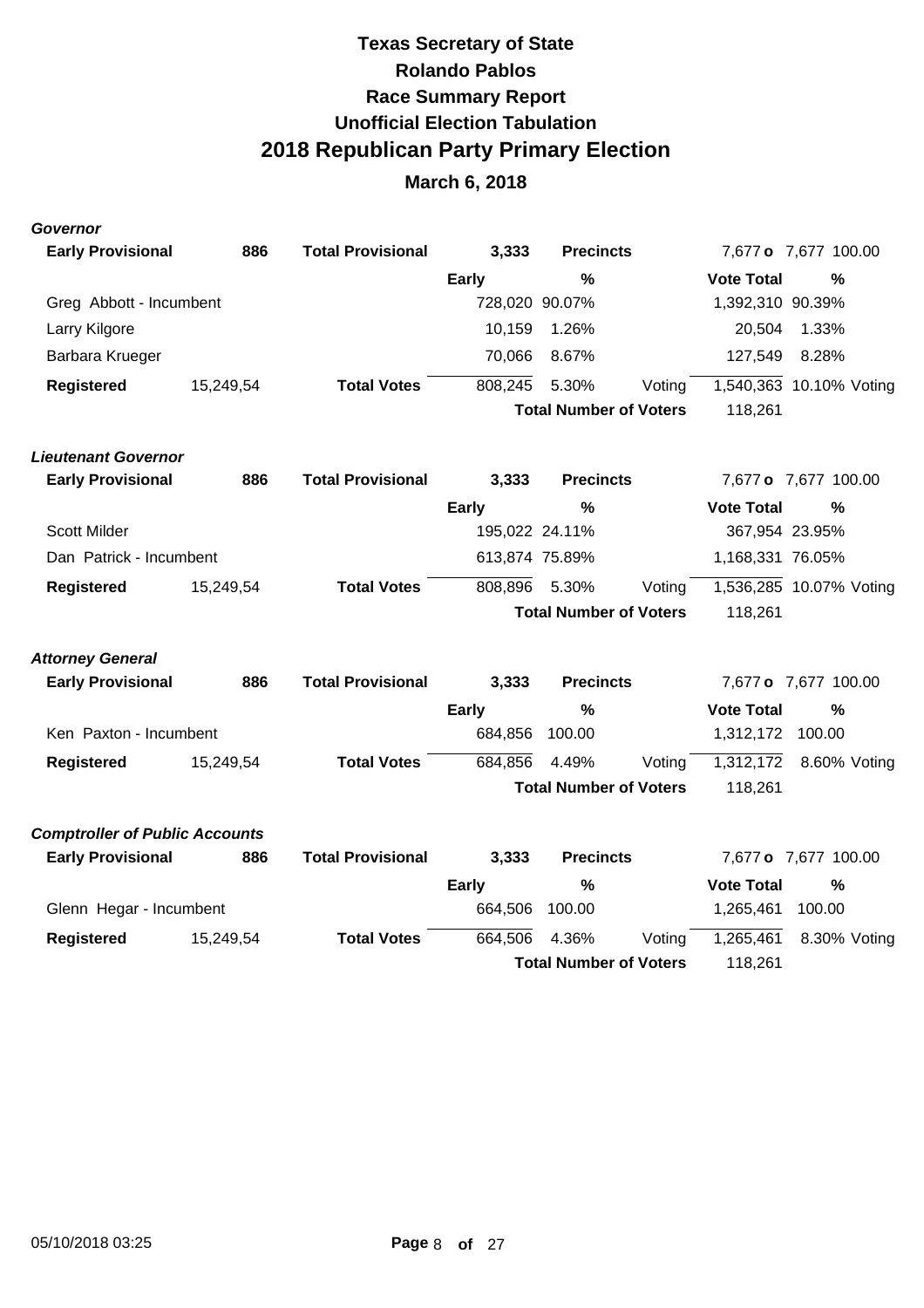## **March 6, 2018**

### **Commissioner of the General Land Office**

| <b>Early Provisional</b>   | 886       | <b>Total Provisional</b> | 3,333          | <b>Precincts</b>              |        |                   | 7,677 o 7,677 100.00 |  |
|----------------------------|-----------|--------------------------|----------------|-------------------------------|--------|-------------------|----------------------|--|
|                            |           |                          | Early          | %                             |        | <b>Vote Total</b> | %                    |  |
| George P. Bush - Incumbent |           |                          |                | 440,170 56.63%                |        | 859,209 58.19%    |                      |  |
| <b>William Edwards</b>     |           |                          |                | 53,726 6.91%                  |        | 101.074           | 6.85%                |  |
| Jerry Patterson            |           |                          | 242,559 31.21% |                               |        | 438,346 29.69%    |                      |  |
| <b>Richard Range</b>       |           |                          | 40,783         | 5.25%                         |        | 77.936            | 5.28%                |  |
| <b>Registered</b>          | 15,249,54 | <b>Total Votes</b>       | 777,238        | 5.10%                         | Voting | 1,476,565         | 9.68% Voting         |  |
|                            |           |                          |                | <b>Total Number of Voters</b> |        | 118,261           |                      |  |
|                            |           |                          |                |                               |        |                   |                      |  |

## **Commissioner of Agriculture**

| <b>Early Provisional</b> |           | 886 | <b>Total Provisional</b> | 3,333          | <b>Precincts</b>              |        |                   | 7,677 o 7,677 100.00 |  |
|--------------------------|-----------|-----|--------------------------|----------------|-------------------------------|--------|-------------------|----------------------|--|
|                          |           |     |                          | <b>Early</b>   | %                             |        | <b>Vote Total</b> | %                    |  |
| <b>Trey Blocker</b>      |           |     |                          | 154,882 21.65% |                               |        | 290,494 21.38%    |                      |  |
| Jimmie Hogan             |           |     |                          | 157,547 22.03% |                               |        | 309,494 22.78%    |                      |  |
| Sid Miller - Incumbent   |           |     |                          | 402,862 56.32% |                               |        | 758,548 55.84%    |                      |  |
| Registered               | 15,249,54 |     | <b>Total Votes</b>       | 715.291        | 4.69%                         | Voting | 1,358,536         | 8.91% Voting         |  |
|                          |           |     |                          |                | <b>Total Number of Voters</b> |        | 118.261           |                      |  |

### **Railroad Commissioner**

| <b>Early Provisional</b>     | 886       | <b>Total Provisional</b> | 3,333          | <b>Precincts</b>              |        |                   | 7,677 o 7,677 100.00 |  |
|------------------------------|-----------|--------------------------|----------------|-------------------------------|--------|-------------------|----------------------|--|
|                              |           |                          | Early          | %                             |        | <b>Vote Total</b> | %                    |  |
| Christi Craddick - Incumbent |           |                          | 553.887 76.33% |                               |        | 1,038,753 75.82%  |                      |  |
| <b>Weston Martinez</b>       |           |                          |                | 171,760 23.67%                |        | 331,317 24.18%    |                      |  |
| Registered                   | 15,249,54 | <b>Total Votes</b>       | 725.647        | 4.76%                         | Voting | 1,370,070         | 8.98% Voting         |  |
|                              |           |                          |                | <b>Total Number of Voters</b> |        | 118.261           |                      |  |

## **Justice, Supreme Court, Place 2**

| <b>Early Provisional</b> | 886       | <b>Total Provisional</b> | 3.333         | <b>Precincts</b>              |        |                   | 7,677 o 7,677 100.00   |
|--------------------------|-----------|--------------------------|---------------|-------------------------------|--------|-------------------|------------------------|
|                          |           |                          | Early         | %                             |        | <b>Vote Total</b> | %                      |
| Jimmy Blacklock          |           |                          | 635.575       | 100.00                        |        | 1.211.527         | 100.00                 |
| Registered               | 15,249,54 | <b>Total Votes</b>       | 635.575 4.17% |                               | Votina |                   | 1,211,527 7.94% Voting |
|                          |           |                          |               | <b>Total Number of Voters</b> |        | 118.261           |                        |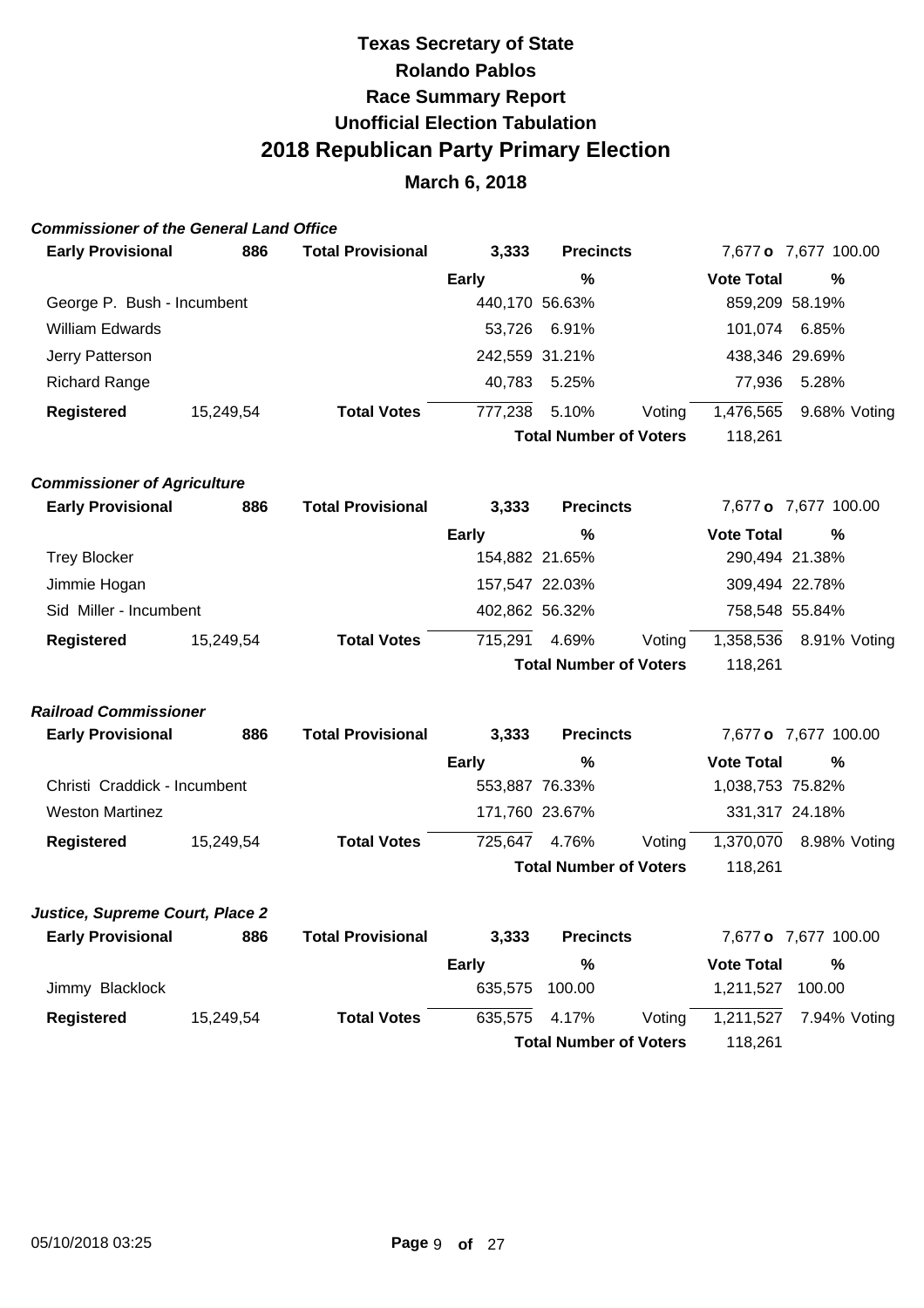| Justice, Supreme Court, Place 4                   |           |                          |                |                               |        |                   |                      |
|---------------------------------------------------|-----------|--------------------------|----------------|-------------------------------|--------|-------------------|----------------------|
| <b>Early Provisional</b>                          | 886       | <b>Total Provisional</b> | 3,333          | <b>Precincts</b>              |        |                   | 7,677 o 7,677 100.00 |
|                                                   |           |                          | <b>Early</b>   | $\frac{0}{0}$                 |        | <b>Vote Total</b> | $\frac{0}{0}$        |
| John Devine - Incumbent                           |           |                          | 633,704        | 100.00                        |        | 1,207,507         | 100.00               |
| <b>Registered</b>                                 | 15,249,54 | <b>Total Votes</b>       | 633,704        | 4.16%                         | Voting | 1,207,507         | 7.92% Voting         |
|                                                   |           |                          |                | <b>Total Number of Voters</b> |        | 118,261           |                      |
| Justice, Supreme Court, Place 6                   |           |                          |                |                               |        |                   |                      |
| <b>Early Provisional</b>                          | 886       | <b>Total Provisional</b> | 3,333          | <b>Precincts</b>              |        |                   | 7,677 o 7,677 100.00 |
|                                                   |           |                          | <b>Early</b>   | $\frac{0}{0}$                 |        | <b>Vote Total</b> | $\frac{0}{0}$        |
| Jeff Brown - Incumbent                            |           |                          | 630,324        | 100.00                        |        | 1,201,316         | 100.00               |
| <b>Registered</b>                                 | 15,249,54 | <b>Total Votes</b>       | 630,324        | 4.13%                         | Voting | 1,201,316         | 7.88% Voting         |
|                                                   |           |                          |                | <b>Total Number of Voters</b> |        | 118,261           |                      |
| <b>Presiding Judge, Court of Criminal Appeals</b> |           |                          |                |                               |        |                   |                      |
| <b>Early Provisional</b>                          | 886       | <b>Total Provisional</b> | 3,333          | <b>Precincts</b>              |        |                   | 7,677 o 7,677 100.00 |
|                                                   |           |                          | Early          | %                             |        | <b>Vote Total</b> | $\frac{0}{2}$        |
| David Bridges                                     |           |                          | 314,771 46.06% |                               |        | 617,031 47.86%    |                      |
| Sharon Keller - Incumbent                         |           |                          | 368,631 53.94% |                               |        | 672,301 52.14%    |                      |
| <b>Registered</b>                                 | 15,249,54 | <b>Total Votes</b>       | 683,402        | 4.48%                         | Voting | 1,289,332         | 8.45% Voting         |
|                                                   |           |                          |                | <b>Total Number of Voters</b> |        | 118,261           |                      |
| Judge, Court of Criminal Appeals Place 7          |           |                          |                |                               |        |                   |                      |
| <b>Early Provisional</b>                          | 886       | <b>Total Provisional</b> | 3,333          | <b>Precincts</b>              |        |                   | 7,677 o 7,677 100.00 |
|                                                   |           |                          | <b>Early</b>   | $\frac{0}{0}$                 |        | <b>Vote Total</b> | $\frac{0}{0}$        |
| Barbara Parker Hervey - Incumbent                 |           |                          | 615,540        | 100.00                        |        | 1,167,846         | 100.00               |
| <b>Registered</b>                                 | 15,249,54 | <b>Total Votes</b>       | 615,540        | 4.04%                         | Voting | 1,167,846         | 7.66% Voting         |
|                                                   |           |                          |                | <b>Total Number of Voters</b> |        | 118,261           |                      |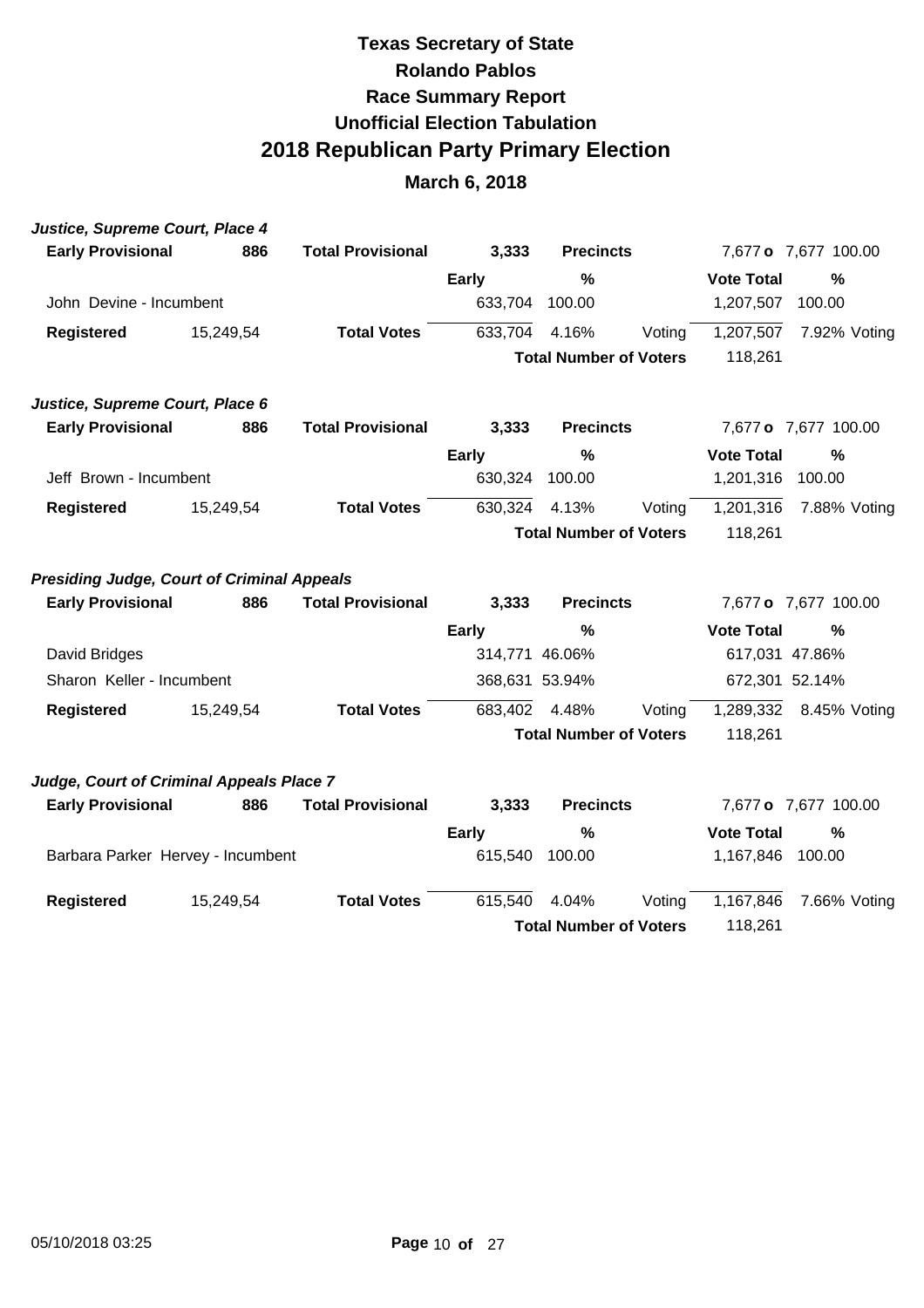# **March 6, 2018**

## **Judge, Court of Criminal Appeals Place 8**

| <b>Early Provisional</b>                            | 886       | <b>Total Provisional</b> | 3,333   | <b>Precincts</b>              |        |                   | 7,677 o 7,677 100.00 |
|-----------------------------------------------------|-----------|--------------------------|---------|-------------------------------|--------|-------------------|----------------------|
|                                                     |           |                          | Early   | %                             |        | <b>Vote Total</b> | %                    |
| Jay Brandon                                         |           |                          |         | 200,427 29.88%                |        |                   | 388,492 30.75%       |
| Michelle Slaughter                                  |           |                          |         | 358,941 53.52%                |        |                   | 667,538 52.83%       |
| Dibrell Waldrip                                     |           |                          |         | 111,293 16.59%                |        |                   | 207,467 16.42%       |
| Registered                                          | 15,249,54 | <b>Total Votes</b>       | 670,661 | 4.40%                         | Voting | 1,263,497         | 8.29% Voting         |
|                                                     |           |                          |         | <b>Total Number of Voters</b> |        | 118,261           |                      |
| <b>Member, State Board of Education, District 2</b> |           |                          |         |                               |        |                   | Multi County         |
|                                                     |           |                          |         | <b>Precincts</b>              |        | 449 o             | 449<br>100.00        |

|                     |                    |        | .             |                   | .             |
|---------------------|--------------------|--------|---------------|-------------------|---------------|
|                     |                    | Early  | %             | <b>Vote Total</b> | %             |
| Eric Garza          |                    |        | 7,328 33.00%  |                   | 15,536 32.88% |
| Charles "Tad" Hasse |                    |        | 14,878 67.00% |                   | 31,717 67.12% |
|                     | <b>Total Votes</b> | 22,206 |               | 47,253            |               |

### **Member, State Board of Education, District 11 Multi County Multi County**

|                                  |                    |        | <b>Precincts</b> | 600 o 600         | 100.00        |
|----------------------------------|--------------------|--------|------------------|-------------------|---------------|
|                                  |                    | Early  | %                | <b>Vote Total</b> | %             |
| Patricia "Pat" Hardy - Incumbent |                    |        | 30,489 54.57%    |                   | 58,796 55.76% |
| Feyi Obamehinti                  |                    |        | 14,732 26.37%    |                   | 25,580 24.26% |
| <b>Cheryl Surber</b>             |                    |        | 10,649 19.06%    |                   | 21,073 19.98% |
|                                  | <b>Total Votes</b> | 55,870 |                  | 105,449           |               |

| <b>State Senator, District 2</b> |                    |              |                  |                   | Multi County  |
|----------------------------------|--------------------|--------------|------------------|-------------------|---------------|
|                                  |                    |              | <b>Precincts</b> | 275 o 275         | 100.00        |
|                                  |                    | <b>Early</b> | %                | <b>Vote Total</b> | %             |
| <b>Cindy Burkett</b>             |                    |              | 16,827 49.73%    |                   | 31,239 46.76% |
| Bob Hall - Incumbent             |                    |              | 17,013 50.27%    |                   | 35,561 53.24% |
|                                  | <b>Total Votes</b> | 33,840       |                  | 66,800            |               |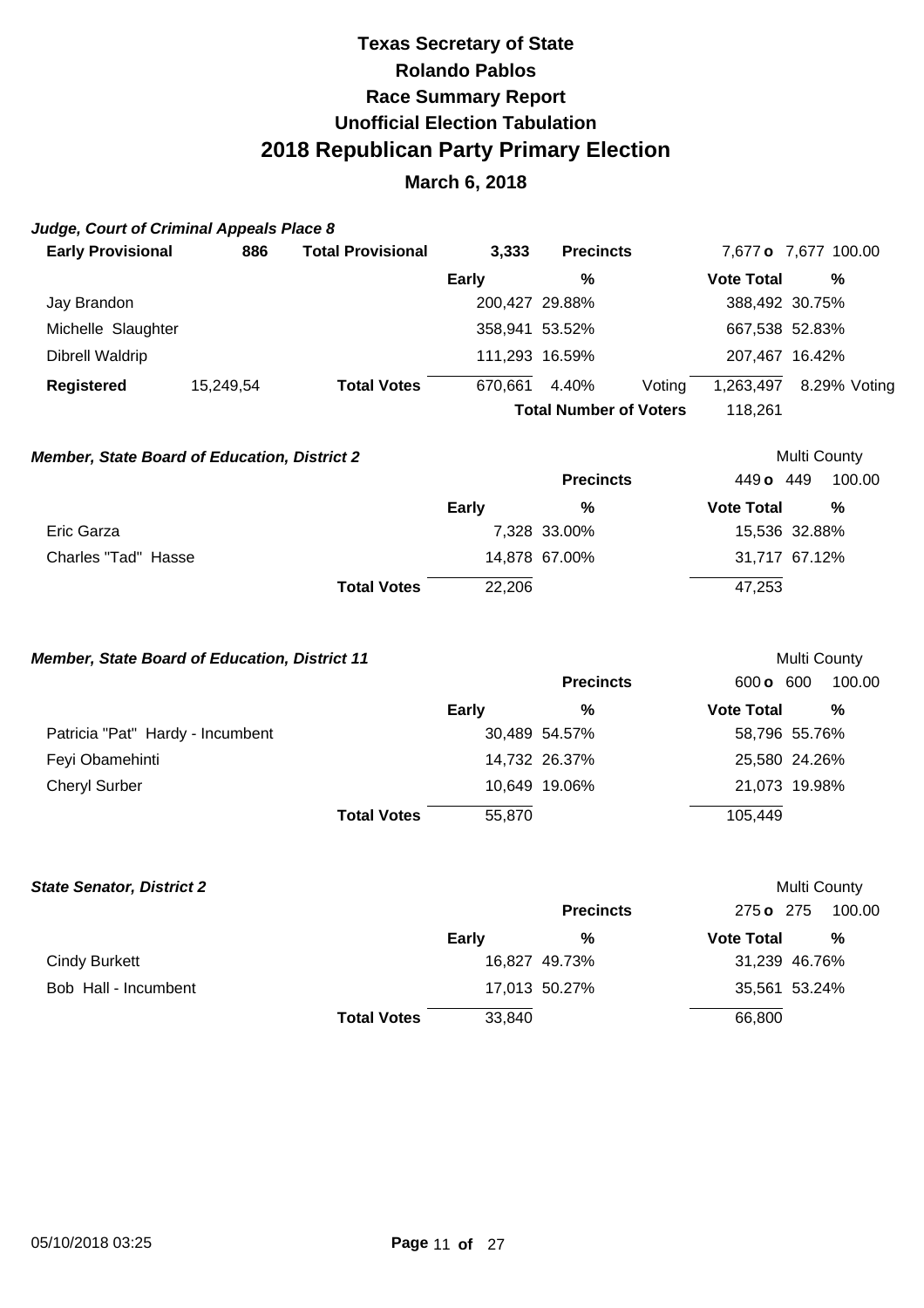| <b>State Senator, District 5</b>  |                    |              |                  | Multi County      |               |
|-----------------------------------|--------------------|--------------|------------------|-------------------|---------------|
|                                   |                    |              | <b>Precincts</b> | 207 o 207         | 100.00        |
|                                   |                    | <b>Early</b> | $\%$             | <b>Vote Total</b> | %             |
| <b>Harold Ramm</b>                |                    |              | 8,337 23.92%     | 16,576 24.91%     |               |
| Charles Schwertner - Incumbent    |                    |              | 26,510 76.08%    | 49,962 75.09%     |               |
|                                   | <b>Total Votes</b> | 34,847       |                  | 66,538            |               |
| <b>State Senator, District 8</b>  |                    |              |                  | Multi County      |               |
|                                   |                    |              | <b>Precincts</b> | 95 o 95           | 100.00        |
|                                   |                    | <b>Early</b> | $\frac{0}{0}$    | <b>Vote Total</b> | $\frac{0}{0}$ |
| <b>Phillip Huffines</b>           |                    |              | 16,858 46.26%    | 27,421 45.65%     |               |
| Angela Paxton                     |                    |              | 19,584 53.74%    | 32,653 54.35%     |               |
|                                   | <b>Total Votes</b> | 36,442       |                  | 60,074            |               |
| <b>State Senator, District 17</b> |                    |              |                  | Multi County      |               |
|                                   |                    |              | <b>Precincts</b> | 223 o 223         | 100.00        |
|                                   |                    | <b>Early</b> | $\frac{0}{0}$    | <b>Vote Total</b> | %             |
| Joan Huffman - Incumbent          |                    |              | 21,294 74.76%    | 36,668 72.64%     |               |
| Kristin Tassin                    |                    |              | 7,189 25.24%     | 13,808 27.36%     |               |
|                                   | <b>Total Votes</b> | 28,483       |                  | 50,476            |               |
| <b>State Senator, District 25</b> |                    |              |                  |                   | Multi County  |
|                                   |                    |              | <b>Precincts</b> | 465 o 465         | 100.00        |
|                                   |                    | <b>Early</b> | %                | <b>Vote Total</b> | %             |
| Donna Campbell - Incumbent        |                    |              | 34,282 73.89%    | 58,796 73.73%     |               |
| Shannon McClendon                 |                    |              | 12,116 26.11%    | 20,952 26.27%     |               |
|                                   | <b>Total Votes</b> | 46,398       |                  | 79,748            |               |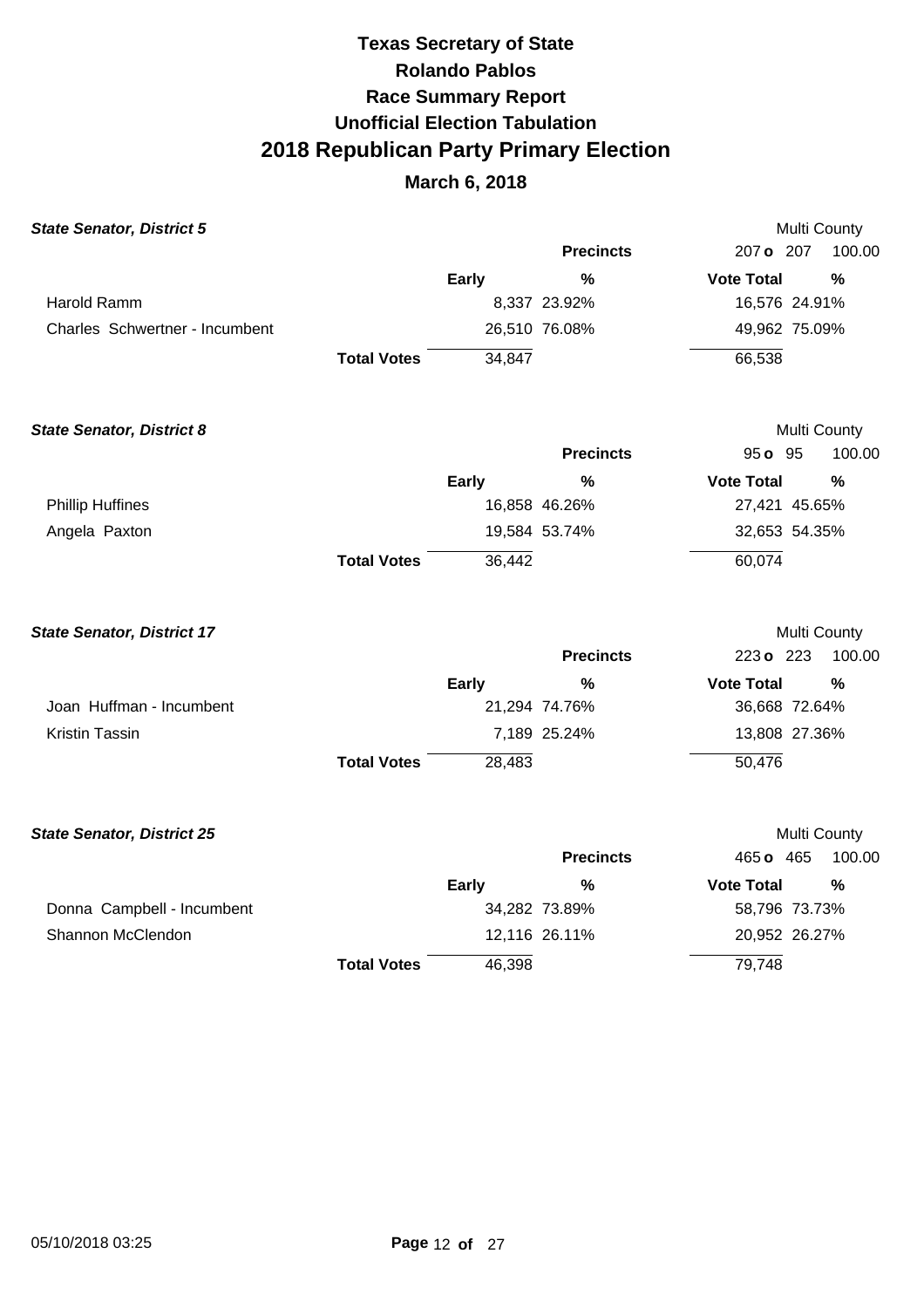## **March 6, 2018**

### **State Senator, District 30**

| State Senator, District 30 |                    |              |                  |                   | <b>Multi County</b> |
|----------------------------|--------------------|--------------|------------------|-------------------|---------------------|
|                            |                    |              | <b>Precincts</b> | 355 <b>o</b> 355  | 100.00              |
|                            |                    | <b>Early</b> | %                | <b>Vote Total</b> | %                   |
| <b>Craig Carter</b>        |                    |              | 6,311 14.91%     |                   | 13,346 15.38%       |
| Craig Estes - Incumbent    |                    |              | 9,193 21.72%     |                   | 19,614 22.61%       |
| Pat Fallon                 |                    |              | 26,813 63.36%    |                   | 53,796 62.01%       |
|                            | <b>Total Votes</b> | 42,317       |                  | 86,756            |                     |

**State Senator, District 31**  Michael Canon Victor Leal Kel Seliger - Incumbent **Total Votes Early**  12,976 30.63% 7,423 17.52% 21,971 51.86% 42,370 **Precincts %**  Multi County 300 **o** 300 100.00 **Vote Total %**  25,314 31.39% 14,669 18.19% 40,653 50.42% 80,636

### **State Representative District 2**

|                       |                    |        | <b>Precincts</b> | 66 <b>o</b> 66    | 100.00        |
|-----------------------|--------------------|--------|------------------|-------------------|---------------|
|                       |                    | Early  | %                | <b>Vote Total</b> | %             |
| Dan Flynn - Incumbent |                    |        | 5,256 52.01%     |                   | 11,803 51.73% |
| Bryan Slaton          |                    |        | 4,849 47.99%     |                   | 11,013 48.27% |
|                       | <b>Total Votes</b> | 10,105 |                  | 22,816            |               |

Multi County

### **State Representative District 4**

| tate Representative District 4 |                    |                  | <b>Multi County</b>      |
|--------------------------------|--------------------|------------------|--------------------------|
|                                |                    | <b>Precincts</b> | 100.00<br>54 <b>o</b> 54 |
|                                | <b>Early</b>       | %                | %<br><b>Vote Total</b>   |
| Keith Bell                     |                    | 3,227 26.31%     | 5,367 26.20%             |
| Earl Brunner                   |                    | 2.14%<br>263     | 474 2.31%                |
| Ashley McKee                   |                    | 3,170 25.84%     | 5,269 25.72%             |
| Stuart Spitzer                 |                    | 5,606 45.70%     | 9,376 45.77%             |
|                                | <b>Total Votes</b> | 12,266           | 20,486                   |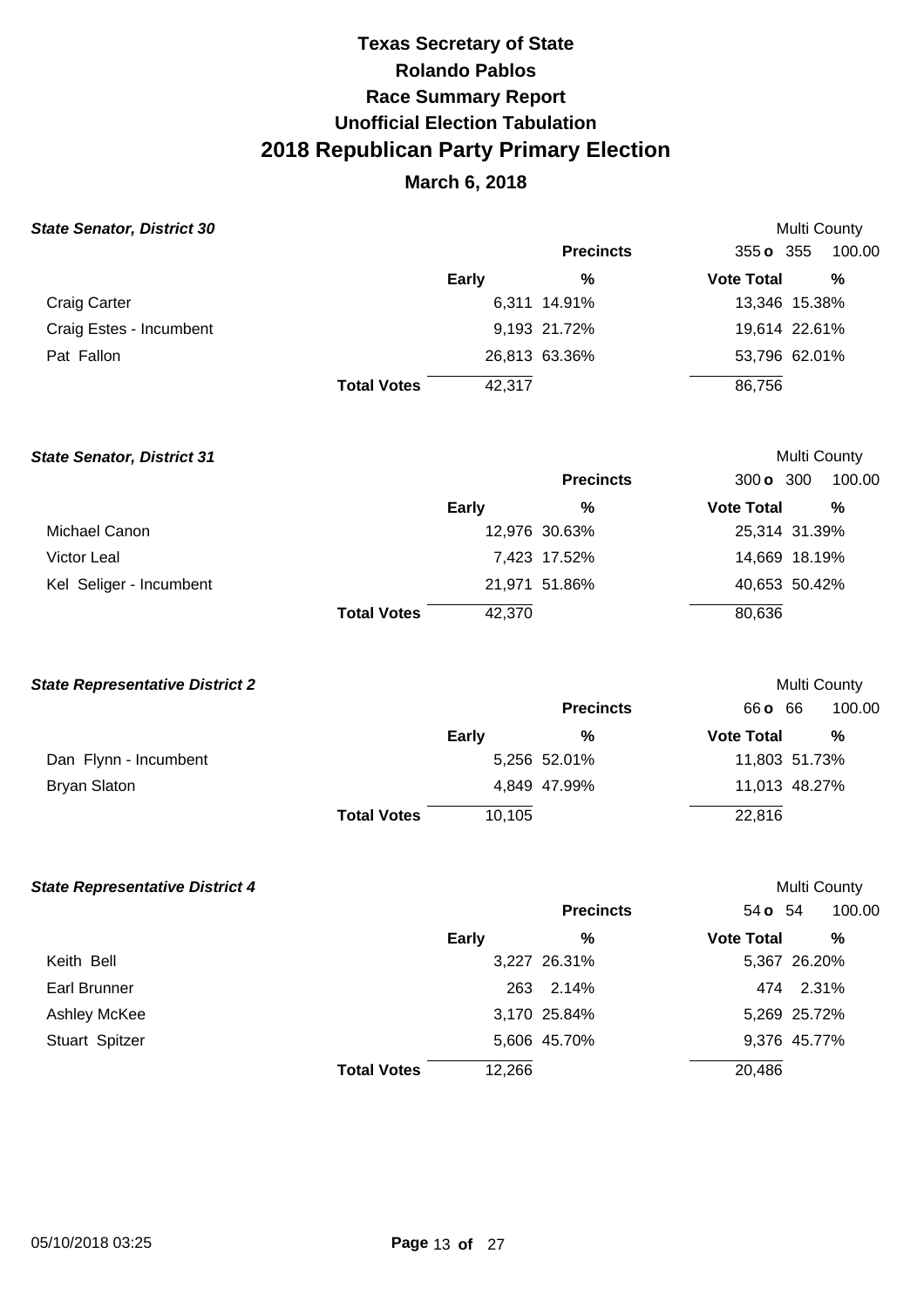| <b>State Representative District 6</b> |                    |              |                  |                   | Single County |
|----------------------------------------|--------------------|--------------|------------------|-------------------|---------------|
|                                        |                    |              | <b>Precincts</b> | $35o$ 35          | 100.00        |
|                                        |                    | <b>Early</b> | %                | <b>Vote Total</b> | %             |
| Ted Andrew Kamel                       |                    |              | 2,228 24.81%     |                   | 4,382 26.72%  |
| Matt Schaefer - Incumbent              |                    |              | 6,754 75.19%     |                   | 12,017 73.28% |
|                                        | <b>Total Votes</b> | 8,982        |                  | 16,399            |               |
|                                        |                    |              |                  |                   |               |

| <b>State Representative, District 8</b> |                    |              |                  |                   | Multi County |
|-----------------------------------------|--------------------|--------------|------------------|-------------------|--------------|
|                                         |                    |              | <b>Precincts</b> | 82 o 82           | 100.00       |
|                                         |                    | <b>Early</b> | %                | <b>Vote Total</b> | %            |
| Cody Harris                             |                    |              | 4,209 44.06%     |                   | 8,864 44.93% |
| Thomas McNutt                           |                    |              | 3,803 39.81%     |                   | 7,786 39.46% |
| Linda Timmerman                         |                    |              | 1,540 16.12%     |                   | 3,080 15.61% |
|                                         | <b>Total Votes</b> | 9,552        |                  | 19,730            |              |

| <b>State Representative District 9</b> |                    |              |                  |                   | Multi County  |  |
|----------------------------------------|--------------------|--------------|------------------|-------------------|---------------|--|
|                                        |                    |              | <b>Precincts</b> | 101 <b>o</b>      | 100.00<br>101 |  |
|                                        |                    | <b>Early</b> | %                | <b>Vote Total</b> | %             |  |
| Garrett Boersma                        |                    |              | 3,604 34.22%     |                   | 7,600 36.08%  |  |
| Chris Paddie - Incumbent               |                    |              | 6,928 65.78%     |                   | 13,466 63.92% |  |
|                                        | <b>Total Votes</b> | 10,532       |                  | 21,066            |               |  |

| <b>State Representative District 11</b> |                    |              |                  |                     | Multi County  |
|-----------------------------------------|--------------------|--------------|------------------|---------------------|---------------|
|                                         |                    |              | <b>Precincts</b> | $60 \, \text{o}$ 60 | 100.00        |
|                                         |                    | <b>Early</b> | %                | <b>Vote Total</b>   | %             |
| Travis Clardy - Incumbent               |                    |              | 6,349 66.87%     |                     | 11,970 66.81% |
| Danny Ward                              |                    |              | 3,146 33.13%     |                     | 5,946 33.19%  |
|                                         | <b>Total Votes</b> | 9,495        |                  | 17,916              |               |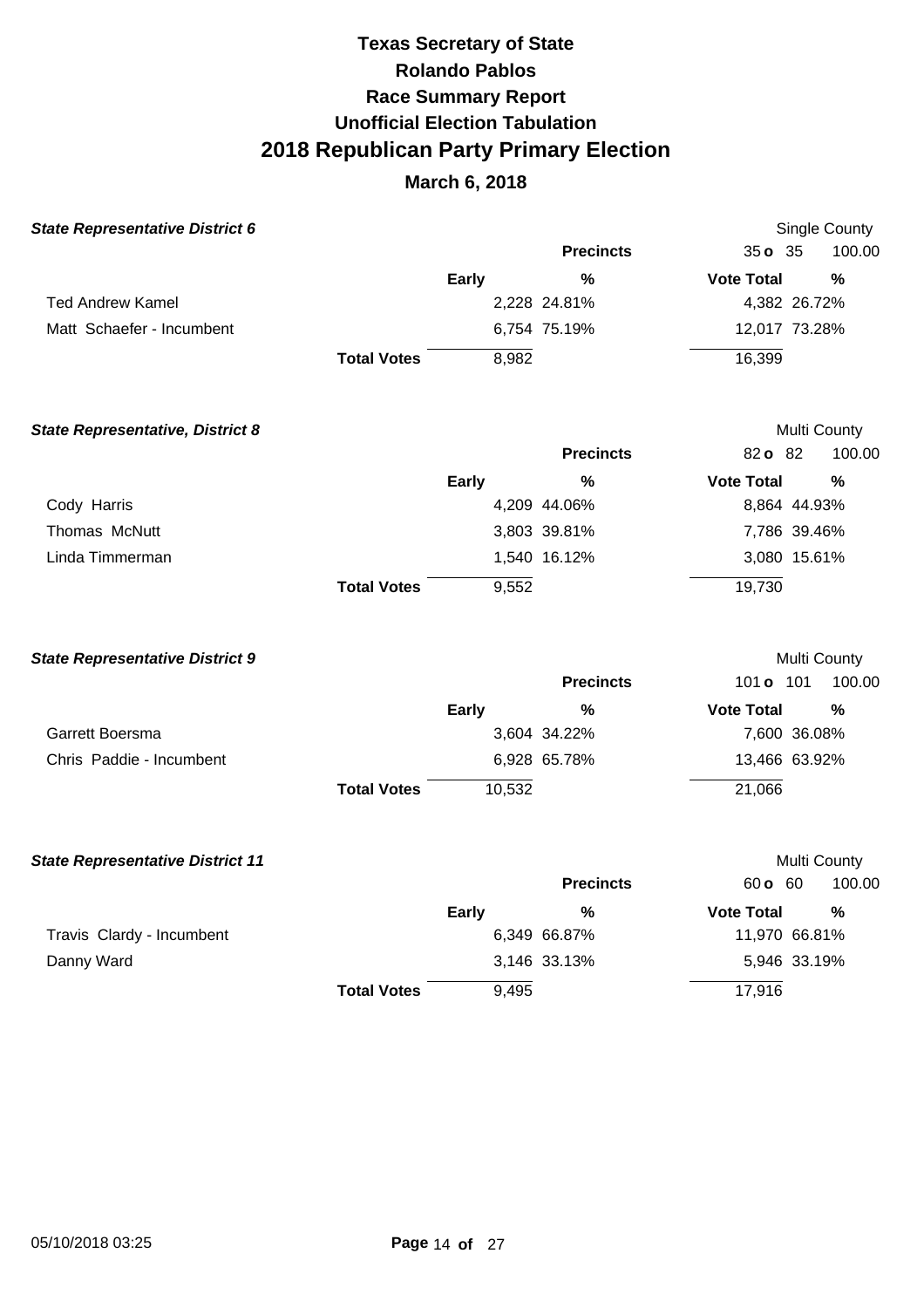# **March 6, 2018**

### **State Representative District 13 Multi County Assets and State Representative District 13**

| $\frac{1}{2}$   |                    |              |                  |                   |              |
|-----------------|--------------------|--------------|------------------|-------------------|--------------|
|                 |                    |              | <b>Precincts</b> | 102 o 102         | 100.00       |
|                 |                    | <b>Early</b> | %                | <b>Vote Total</b> | %            |
| Ben Leman       |                    |              | 3,931 36.01%     |                   | 8,349 36.24% |
| Daniel McCarthy |                    |              | 594 5.44%        |                   | 1,385 6.01%  |
| David Stall     |                    |              | 1,492 13.67%     |                   | 3,163 13.73% |
| Jill Wolfskill  |                    |              | 4,411 40.41%     |                   | 8,874 38.51% |
| Marc Young      |                    | 487          | 4.46%            |                   | 1,270 5.51%  |
|                 | <b>Total Votes</b> | 10,915       |                  | 23,041            |              |
|                 |                    |              |                  |                   |              |

### **State Representative District 14 Single County Single County Single County**

|                                    |                    |              | <b>Precincts</b> | $27$ o $27$       | 100.00       |
|------------------------------------|--------------------|--------------|------------------|-------------------|--------------|
|                                    |                    | <b>Early</b> | %                | <b>Vote Total</b> | %            |
| <b>Richard Ward Bartlett Davis</b> |                    |              | 560 16.21%       |                   | 1,454 17.06% |
| Sarah Laningham                    |                    |              | 836 24.20%       |                   | 2,005 23.53% |
| John Raney - Incumbent             |                    |              | 2,013 58.26%     |                   | 4,917 57.70% |
| Jeston losuaokalani Texeira        |                    | 46.          | 1.33%            | 146               | 1.71%        |
|                                    | <b>Total Votes</b> | 3,455        |                  | 8,522             |              |

### **State Representative District 15 Single County Single County Single County Single County**

|                        |                    |              | <b>Precincts</b> | 36036             | 100.00        |
|------------------------|--------------------|--------------|------------------|-------------------|---------------|
|                        |                    | <b>Early</b> | %                | <b>Vote Total</b> | %             |
| Steve Toth             |                    |              | 7,541 78.45%     |                   | 13,044 78.36% |
| Mary Jacqueline Waters |                    |              | 2,071 21.55%     |                   | 3,602 21.64%  |
|                        | <b>Total Votes</b> | 9,612        |                  | 16,646            |               |

### **State Representative District 18 State Representative District 18**

|                           |                    |       | <b>Precincts</b> | 58 <b>o</b> 58    | 100.00        |
|---------------------------|--------------------|-------|------------------|-------------------|---------------|
|                           |                    | Early | %                | <b>Vote Total</b> | %             |
| Ernest Bailes - Incumbent |                    |       | 5,965 59.72%     |                   | 11,105 59.34% |
| <b>Emily Cook</b>         |                    |       | 4,023 40.28%     |                   | 7,608 40.66%  |
|                           | <b>Total Votes</b> | 9,988 |                  | 18,713            |               |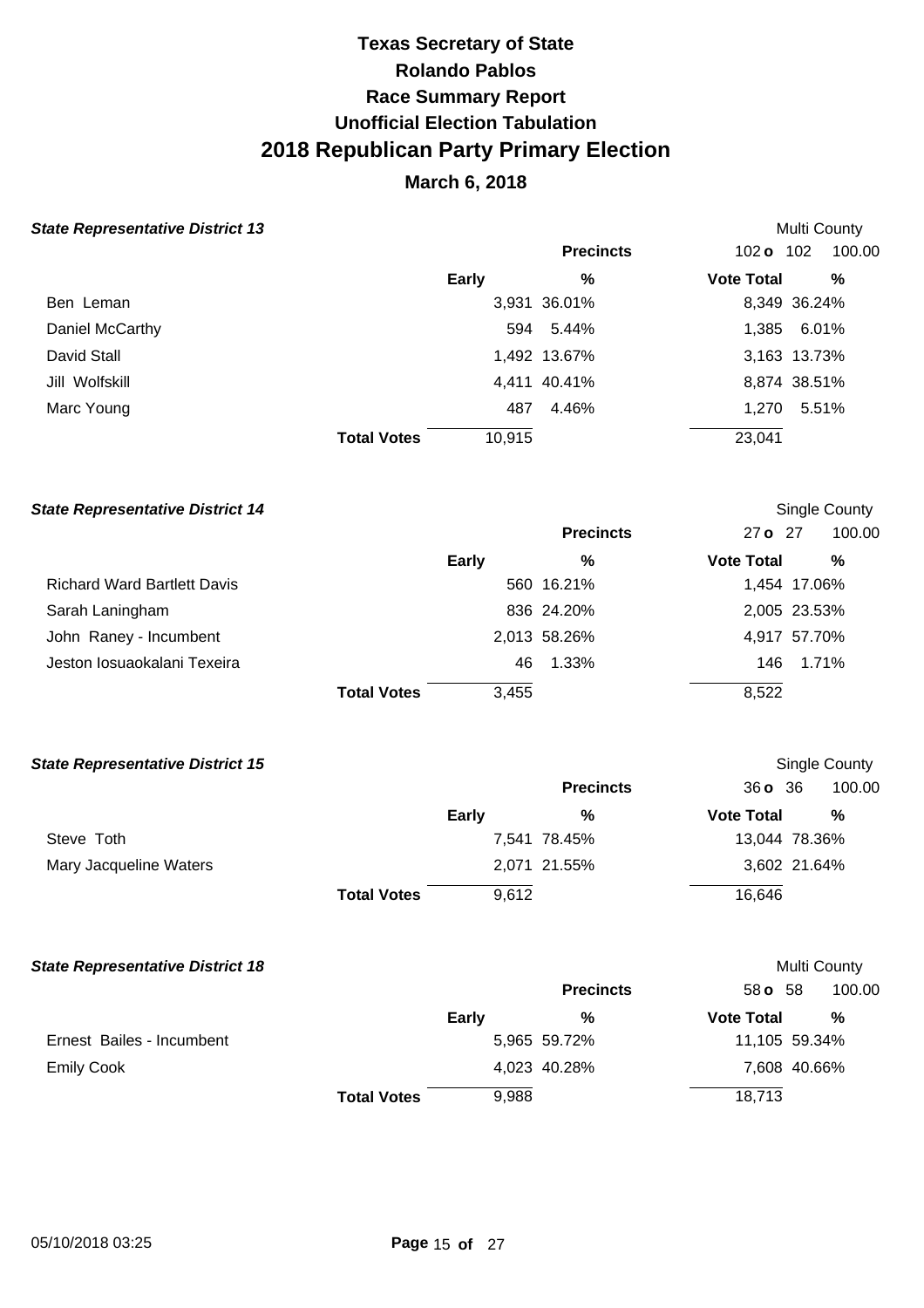## **March 6, 2018**

| <b>State Representative District 23</b> |                    |       |                  |                   | <b>Multi County</b> |
|-----------------------------------------|--------------------|-------|------------------|-------------------|---------------------|
|                                         |                    |       | <b>Precincts</b> | $52o$ 52          | 100.00              |
|                                         |                    | Early | %                | <b>Vote Total</b> | $\%$                |
| Fennis Faircloth, Jr. - Incumbent       |                    |       | 3,548 41.75%     |                   | 5,999 42.91%        |
| Mayes Middleton                         |                    |       | 4,951 58.25%     |                   | 7,982 57.09%        |
|                                         | <b>Total Votes</b> | 8,499 |                  | 13,981            |                     |
| <b>State Representative District 25</b> |                    |       |                  |                   | <b>Multi County</b> |
|                                         |                    |       | <b>Precincts</b> | $42o$ 42          | 100.00              |
|                                         |                    | Early | %                | <b>Vote Total</b> | $\%$                |
| Dennis Bonnen - Incumbent               |                    |       | 7,300 75.36%     |                   | 12,092 76.80%       |
| Damon Rambo                             |                    |       | 2,387 24.64%     |                   | 3,652 23.20%        |
|                                         | <b>Total Votes</b> | 9,687 |                  | 15,744            |                     |

# **State Representative District 45 Multi County Multi County Multi County Precincts** 57 **o** 57 100.00 **Early % Vote Total %**  Amy Akers 318 4.95% 651 4.91% Naomi Narvaiz **1,217** 9.18% Amber Pearce 1,507 23.47% 3,233 24.38% Ken Strange 3,618 56.36% 7,257 54.73% Austin Talley **427** 6.65% 901 6.80% **Total Votes** 6,420 13,259

| <b>State Representative District 47</b> |                    |              |                  |                   | Single County |
|-----------------------------------------|--------------------|--------------|------------------|-------------------|---------------|
|                                         |                    |              | <b>Precincts</b> | 159 o             | 100.00<br>159 |
|                                         |                    | <b>Early</b> | %                | <b>Vote Total</b> | %             |
| Patricia Vredevelt                      |                    | 688          | 8.40%            | 1.420             | 9.30%         |
| Jay Wiley                               |                    |              | 2,584 31.53%     |                   | 4,767 31.23%  |
| Paul D. Workman - Incumbent             |                    |              | 4,923 60.07%     |                   | 9,079 59.47%  |
|                                         | <b>Total Votes</b> | 8,195        |                  | 15,266            |               |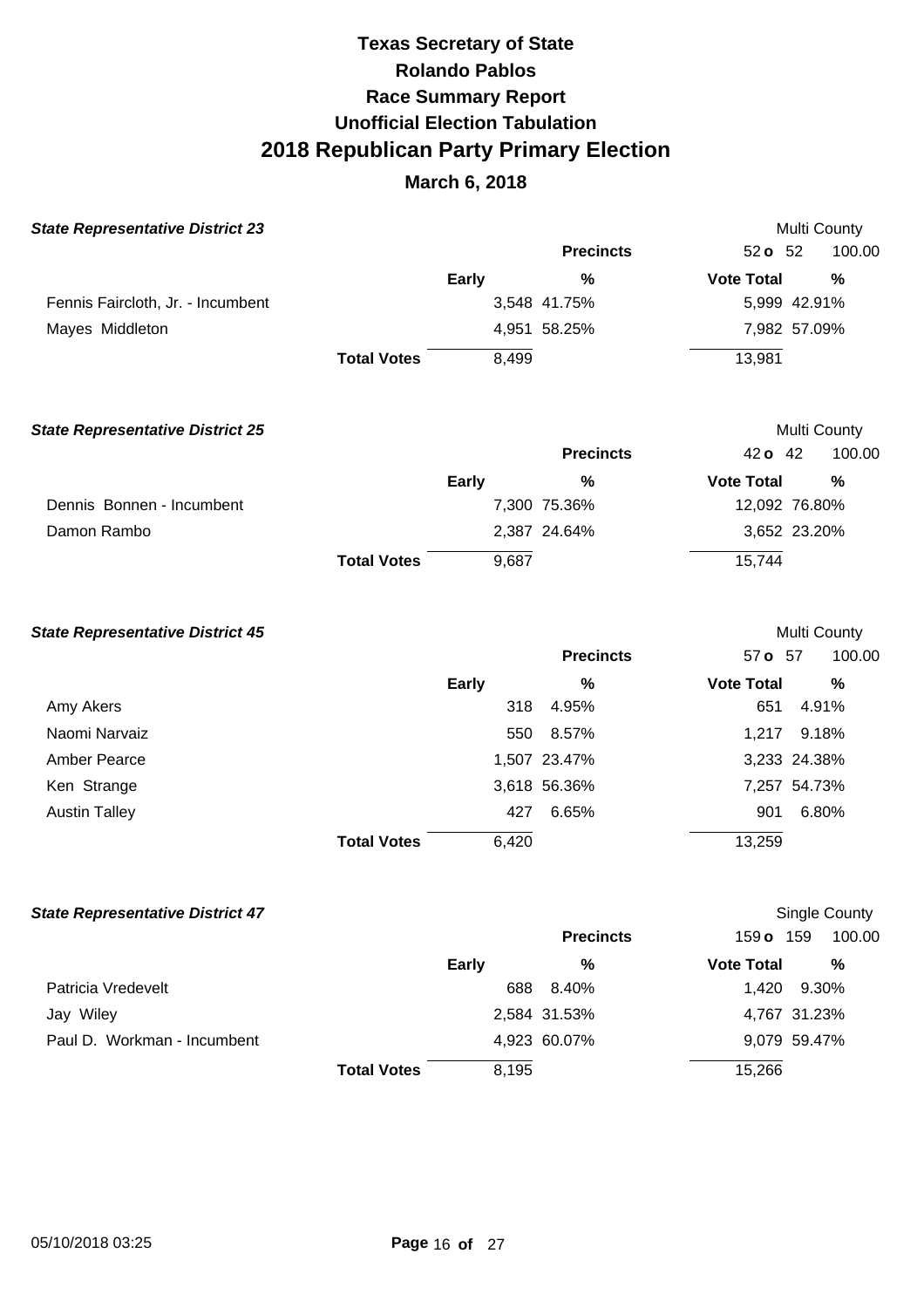# **March 6, 2018**

|  | <b>State Representative District 52</b> |  |
|--|-----------------------------------------|--|
|--|-----------------------------------------|--|

| tate Representative District 52 |                    |       |                  |                   | Single County |  |
|---------------------------------|--------------------|-------|------------------|-------------------|---------------|--|
|                                 |                    |       | <b>Precincts</b> | 60 o 60           | 100.00        |  |
|                                 |                    | Early | %                | <b>Vote Total</b> | %             |  |
| Cynthia Flores                  |                    |       | 3,631 62.97%     |                   | 6,056 60.81%  |  |
| Jeremy Story                    |                    |       | 1,132 19.63%     |                   | 2,232 22.41%  |  |
| <b>Christopher Ward</b>         |                    |       | 1,003 17.40%     |                   | 1,671 16.78%  |  |
|                                 | <b>Total Votes</b> | 5.766 |                  | 9,959             |               |  |

| <b>State Representative District 54</b> |                    |              |                  |                   | Multi County |
|-----------------------------------------|--------------------|--------------|------------------|-------------------|--------------|
|                                         |                    |              | <b>Precincts</b> | 27 o 27           | 100.00       |
|                                         |                    | <b>Early</b> | %                | <b>Vote Total</b> | %            |
| <b>Brad Buckley</b>                     |                    |              | 2,382 42.59%     |                   | 4,173 41.58% |
| Scott Cosper - Incumbent                |                    |              | 2,452 43.84%     |                   | 4,472 44.56% |
| Larry Smith                             |                    |              | 759 13.57%       |                   | 1,390 13.85% |
|                                         | <b>Total Votes</b> | 5,593        |                  | 10,035            |              |

### **State Representative District 55**

| <b>State Representative District 55</b> |                    |              |                  |                   | Single County |
|-----------------------------------------|--------------------|--------------|------------------|-------------------|---------------|
|                                         |                    |              | <b>Precincts</b> | 28 <b>o</b> 28    | 100.00        |
|                                         |                    | <b>Early</b> | %                | <b>Vote Total</b> | %             |
| <b>Christopher Grisham</b>              |                    |              | 1,045 17.74%     |                   | 2,113 18.41%  |
| <b>Brandon Hall</b>                     |                    |              | 1,264 21.46%     |                   | 2,457 21.41%  |
| Hugh D. Shine - Incumbent               |                    |              | 3,581 60.80%     |                   | 6,907 60.18%  |
|                                         | <b>Total Votes</b> | 5,890        |                  | 11,477            |               |

| <b>State Representative District 59</b> |                    |        |                  |                   | Multi County  |
|-----------------------------------------|--------------------|--------|------------------|-------------------|---------------|
|                                         |                    |        | <b>Precincts</b> | 67 o 67           | 100.00        |
|                                         |                    | Early  | %                | <b>Vote Total</b> | $\frac{0}{0}$ |
| Christopher Evans                       |                    |        | 4,362 41.81%     | 8,334 42.12%      |               |
| J.D. Sheffield - Incumbent              |                    |        | 6,071 58.19%     | 11,452 57.88%     |               |
|                                         | <b>Total Votes</b> | 10,433 |                  | 19,786            |               |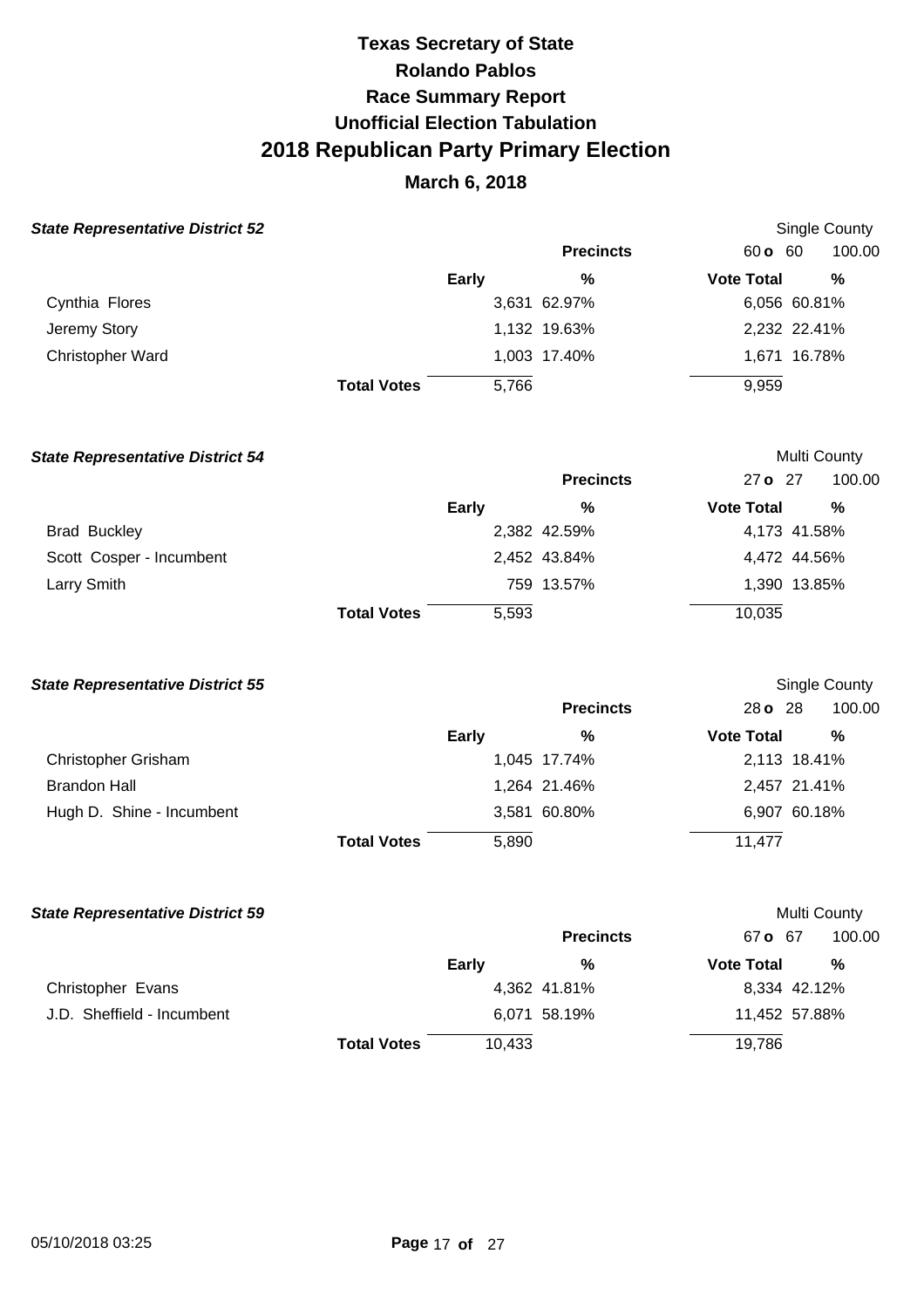| <b>State Representative District 60</b> |                    |              |                  |                   | Multi County  |
|-----------------------------------------|--------------------|--------------|------------------|-------------------|---------------|
|                                         |                    |              | <b>Precincts</b> | 82o 82            | 100.00        |
|                                         |                    | <b>Early</b> | %                | <b>Vote Total</b> | %             |
| Mike Lang - Incumbent                   |                    |              | 7,296 55.49%     |                   | 15,893 58.30% |
| James Largent                           |                    |              | 5,454 41.48%     |                   | 10,485 38.46% |
| <b>Gregory Risse</b>                    |                    | 399          | $3.03\%$         | 882               | 3.24%         |
|                                         | <b>Total Votes</b> | 13,149       |                  | 27,260            |               |

| <b>State Representative District 62</b> |                    |              |                  |                   | Multi County  |
|-----------------------------------------|--------------------|--------------|------------------|-------------------|---------------|
|                                         |                    |              | <b>Precincts</b> | 49 $\sigma$ 49    | 100.00        |
|                                         |                    | <b>Early</b> | %                | <b>Vote Total</b> | $\frac{0}{0}$ |
| Kevin Couch                             |                    |              | 1,596 19.31%     |                   | 3,423 19.87%  |
| <b>Brent Lawson</b>                     |                    |              | 2,594 31.38%     |                   | 5,916 34.35%  |
| Reggie Smith                            |                    |              | 4,077 49.32%     |                   | 7,885 45.78%  |
|                                         | <b>Total Votes</b> | 8,267        |                  | 17,224            |               |

| <b>State Representative District 64</b> |                    |              |                  |                   | Single County |  |
|-----------------------------------------|--------------------|--------------|------------------|-------------------|---------------|--|
|                                         |                    |              | <b>Precincts</b> | 48 <b>o</b> 48    | 100.00        |  |
|                                         |                    | <b>Early</b> | %                | <b>Vote Total</b> | %             |  |
| Mark Roy                                |                    |              | 2,805 34.91%     |                   | 4,754 35.67%  |  |
| Lynn Stucky - Incumbent                 |                    |              | 5,231 65.09%     |                   | 8,575 64.33%  |  |
|                                         | <b>Total Votes</b> | 8.036        |                  | 13,329            |               |  |

| <b>State Representative District 65</b> |                    |              |                  |                   | Single County |
|-----------------------------------------|--------------------|--------------|------------------|-------------------|---------------|
|                                         |                    |              | <b>Precincts</b> | 360, 36           | 100.00        |
|                                         |                    | <b>Early</b> | %                | <b>Vote Total</b> | %             |
| <b>Kevin Simmons</b>                    |                    |              | 790 17.16%       |                   | 1,325 16.70%  |
| Ron Simmons - Incumbent                 |                    |              | 3,815 82.84%     |                   | 6,608 83.30%  |
|                                         | <b>Total Votes</b> | 4,605        |                  | 7,933             |               |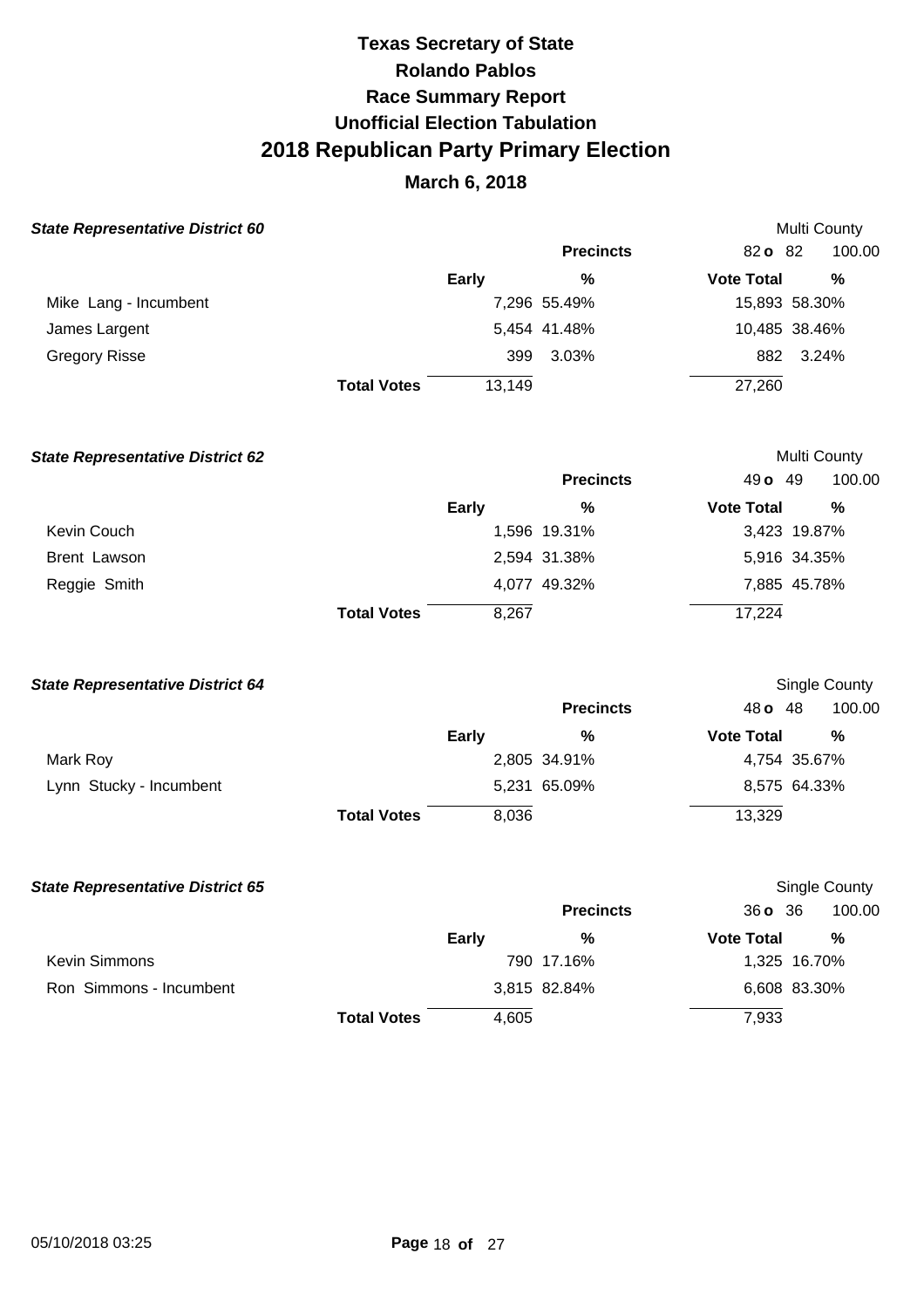| <b>State Representative District 73</b> |                    |              |                  |                   | Multi County  |
|-----------------------------------------|--------------------|--------------|------------------|-------------------|---------------|
|                                         |                    |              | <b>Precincts</b> | 53 o 53           | 100.00        |
|                                         |                    | <b>Early</b> | %                | <b>Vote Total</b> | %             |
| Kyle Biedermann - Incumbent             |                    |              | 9,828 57.34%     | 17,368 57.75%     |               |
| David Campbell                          |                    |              | 7,312 42.66%     | 12,706 42.25%     |               |
|                                         | <b>Total Votes</b> | 17, 140      |                  | 30,074            |               |
| <b>State Representative District 87</b> |                    |              |                  |                   | Multi County  |
|                                         |                    |              | <b>Precincts</b> | 50 <b>o</b> 50    | 100.00        |
|                                         |                    | <b>Early</b> | %                | <b>Vote Total</b> | %             |
| Dennis Brassfield                       |                    |              | 1,462 20.24%     | 3,082 21.52%      |               |
| Four Price - Incumbent                  |                    |              | 5,760 79.76%     | 11,240 78.48%     |               |
|                                         | <b>Total Votes</b> | 7,222        |                  | 14,322            |               |
| <b>State Representative District 88</b> |                    |              |                  |                   | Multi County  |
|                                         |                    |              | <b>Precincts</b> | 148 o 148         | 100.00        |
|                                         |                    | <b>Early</b> | %                | <b>Vote Total</b> | %             |
| <b>Richard Beyea</b>                    |                    |              | 1,900 20.10%     | 3,945 19.12%      |               |
| Jason Huddleston                        |                    |              | 2,932 31.02%     | 6,279 30.43%      |               |
| Ken King - Incumbent                    |                    |              | 4,620 48.88%     | 10,412 50.46%     |               |
|                                         | <b>Total Votes</b> | 9,452        |                  | 20,636            |               |
| <b>State Representative District 89</b> |                    |              |                  |                   | Single County |
|                                         |                    |              | <b>Precincts</b> | 62 o 62           | 100.00        |
|                                         |                    | Early        | %                | <b>Vote Total</b> | %             |
| Candy Noble                             |                    |              | 4,842 54.53%     | 7,897 54.18%      |               |
| John Payton                             |                    |              | 4,038 45.47%     | 6,679 45.82%      |               |
|                                         | <b>Total Votes</b> | 8,880        |                  | 14,576            |               |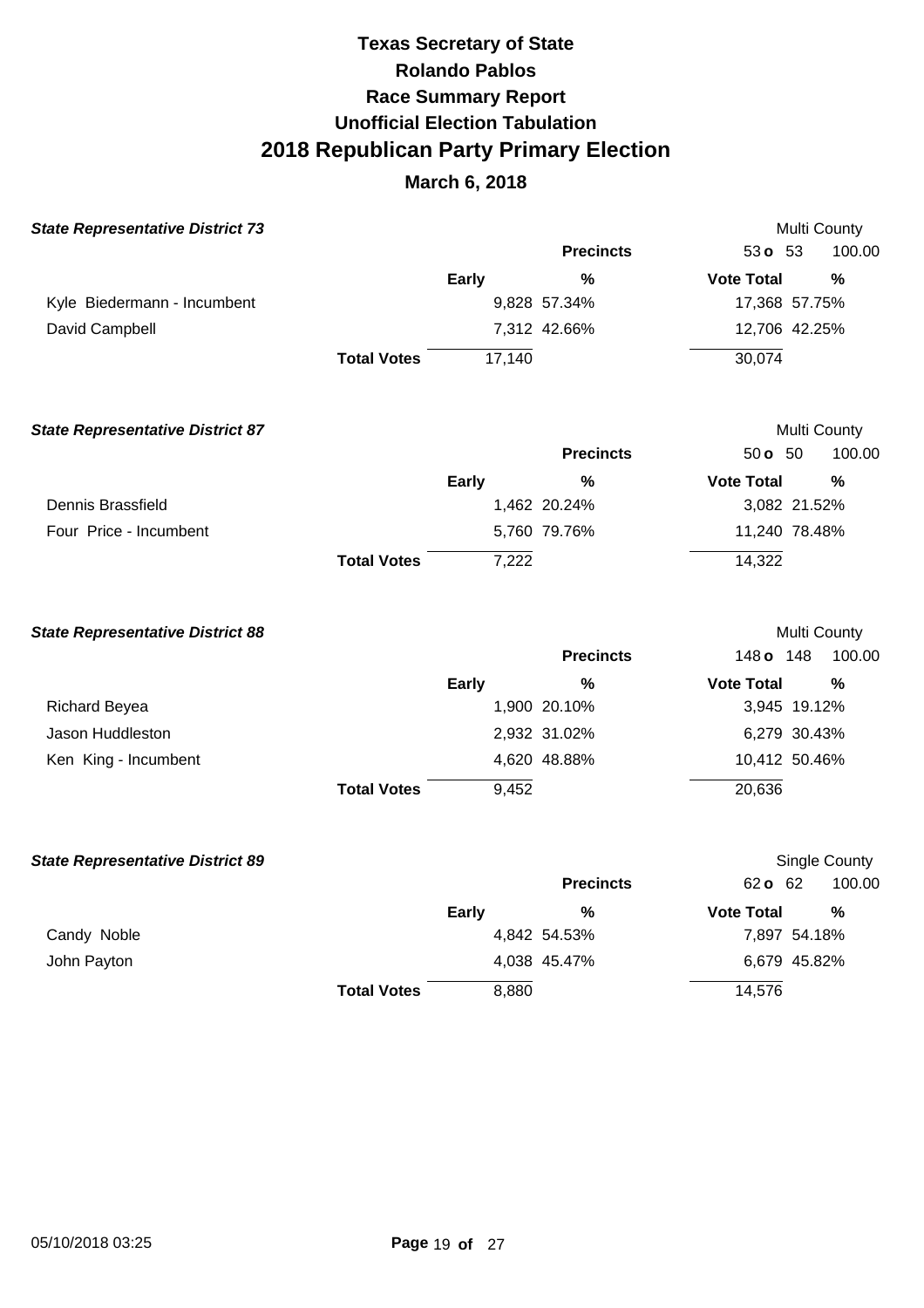# **March 6, 2018**

| <b>State Representative District 98</b> |                    |              |                  |                   | <b>Single County</b> |
|-----------------------------------------|--------------------|--------------|------------------|-------------------|----------------------|
|                                         |                    |              | <b>Precincts</b> | $55 \text{ o}$ 55 | 100.00               |
|                                         |                    | <b>Early</b> | %                | <b>Vote Total</b> | %                    |
| Giovanni Capriglione - Incumbent        |                    |              | 6,954 63.02%     |                   | 11,763 62.71%        |
| Armin Mizani                            |                    |              | 4,081 36.98%     |                   | 6,995 37.29%         |
|                                         | <b>Total Votes</b> | 11,035       |                  | 18,758            |                      |

### **State Representative District 99**

|                           |                    |       | <b>Precincts</b> | 72 o 72           | 100.00       |
|---------------------------|--------------------|-------|------------------|-------------------|--------------|
|                           |                    | Early | %                | <b>Vote Total</b> | %            |
| <b>Richard French</b>     |                    |       | 3,305 44.64%     |                   | 6,014 43.19% |
| Charlie Geren - Incumbent |                    |       | 4,098 55.36%     |                   | 7,909 56.81% |
|                           | <b>Total Votes</b> | 7,403 |                  | 13,923            |              |

Single County

| <b>State Representative District 102</b> |                    |              |                  |                   | Single County |
|------------------------------------------|--------------------|--------------|------------------|-------------------|---------------|
|                                          |                    |              | <b>Precincts</b> | 47 o              | 100.00<br>-47 |
|                                          |                    | <b>Early</b> | %                | <b>Vote Total</b> | %             |
| Chad Carnahan                            |                    |              | 718 15.81%       |                   | 1,362 15.04%  |
| Scott Kilgore                            |                    |              | 603 13.28%       |                   | 1,174 12.96%  |
| Linda Koop - Incumbent                   |                    |              | 3,221 70.92%     |                   | 6,521 72.00%  |
|                                          | <b>Total Votes</b> | 4,542        |                  | 9,057             |               |

| <b>State Representative District 105</b> |                    |              |                  |                   | Single County |
|------------------------------------------|--------------------|--------------|------------------|-------------------|---------------|
|                                          |                    |              | <b>Precincts</b> | $59o$ 59          | 100.00        |
|                                          |                    | <b>Early</b> | %                | <b>Vote Total</b> | %             |
| Rodney Anderson - Incumbent              |                    |              | 2,713 93.68%     |                   | 5,285 93.57%  |
| Dinesh Mali                              |                    | 183          | 6.32%            | 363               | 6.43%         |
|                                          | <b>Total Votes</b> | 2,896        |                  | 5,648             |               |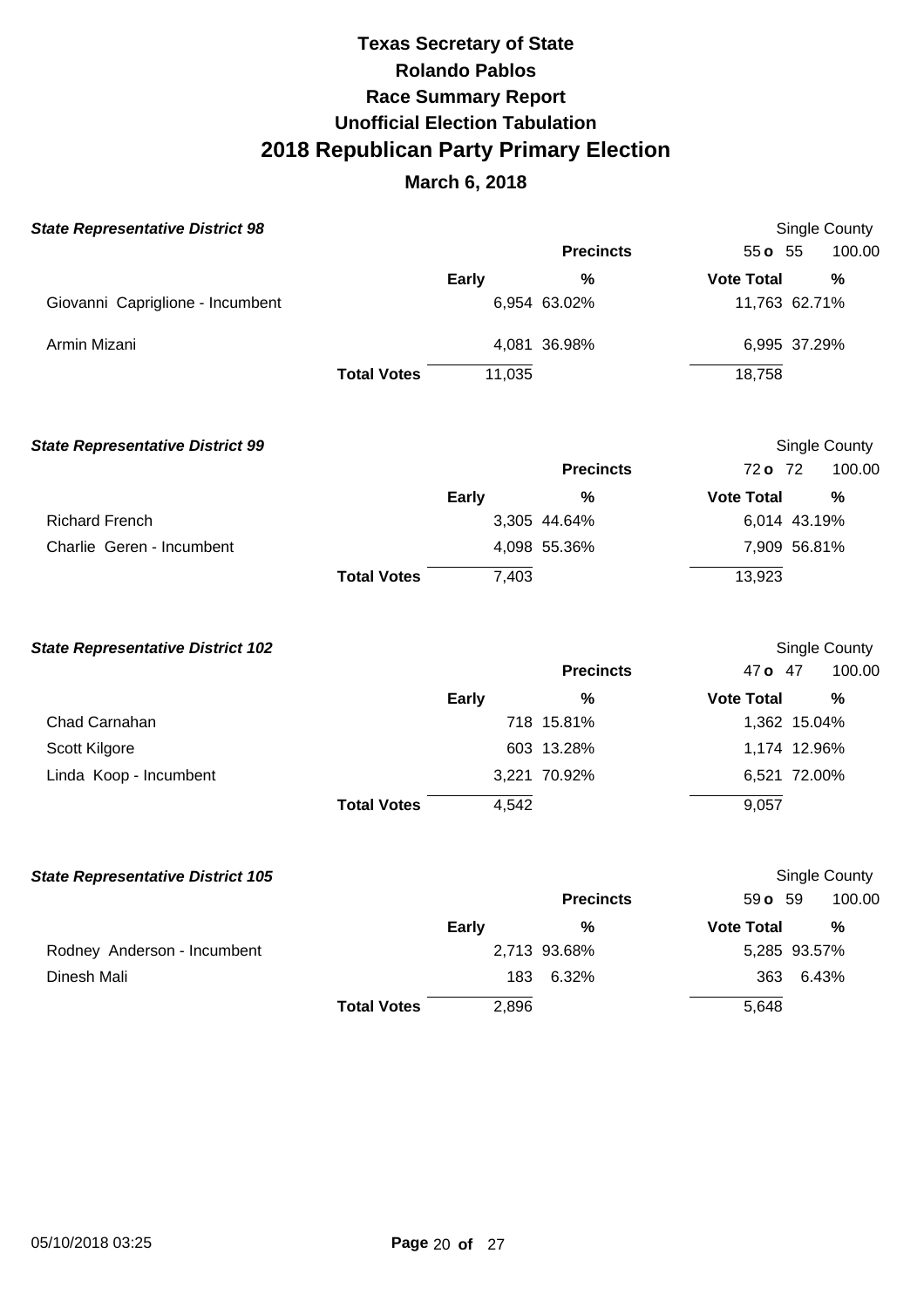## **March 6, 2018**

| <b>State Representative District 106</b> |                    |              |                  |                   | Single County |  |  |
|------------------------------------------|--------------------|--------------|------------------|-------------------|---------------|--|--|
|                                          |                    |              | <b>Precincts</b> | 53 $o$ 53         | 100.00        |  |  |
|                                          |                    | <b>Early</b> | %                | <b>Vote Total</b> | %             |  |  |
| <b>Clinton Bedsole</b>                   |                    |              | 3,613 46.21%     |                   | 6,011 45.96%  |  |  |
| Jared Patterson                          |                    |              | 4,205 53.79%     |                   | 7,069 54.04%  |  |  |
|                                          | <b>Total Votes</b> | 7.818        |                  | 13,080            |               |  |  |

| <b>State Representative District 107</b> |                    |              |                  |                   | Single County |
|------------------------------------------|--------------------|--------------|------------------|-------------------|---------------|
|                                          |                    |              | <b>Precincts</b> | 54 <b>o</b> 54    | 100.00        |
|                                          |                    | <b>Early</b> | %                | <b>Vote Total</b> | %             |
| Deanna Maria Metzger                     |                    |              | 1,870 47.34%     |                   | 3,413 45.30%  |
| <b>Bradley Perry</b>                     |                    |              | 1,049 26.56%     |                   | 2,058 27.31%  |
| Joe Ruzicka                              |                    |              | 1,031 26.10%     |                   | 2,064 27.39%  |
|                                          | <b>Total Votes</b> | 3,950        |                  | 7,535             |               |

#### **State Representative District 113**  Jonathan Boos Charles Lauersdorf Jimmye Phaup **Total Votes Early**  2,453 54.98% 1,208 27.07% 801 17.95% 4,462 **Precincts %**  Single County 41 **o** 41 100.00 **Vote Total %**  4,578 54.43% 2,316 27.54% 1,517 18.04% 8,411

| <b>State Representative District 114</b> |                    |       |                  |                   | <b>Single County</b> |
|------------------------------------------|--------------------|-------|------------------|-------------------|----------------------|
|                                          |                    |       | <b>Precincts</b> | 70 o 70           | 100.00               |
|                                          |                    | Early | %                | <b>Vote Total</b> | %                    |
| Lisa Luby Ryan                           |                    |       | 3,202 53.83%     |                   | 6,387 53.09%         |
| Jason Villalba - Incumbent               |                    |       | 2,746 46.17%     |                   | 5,644 46.91%         |
|                                          | <b>Total Votes</b> | 5,948 |                  | 12,031            |                      |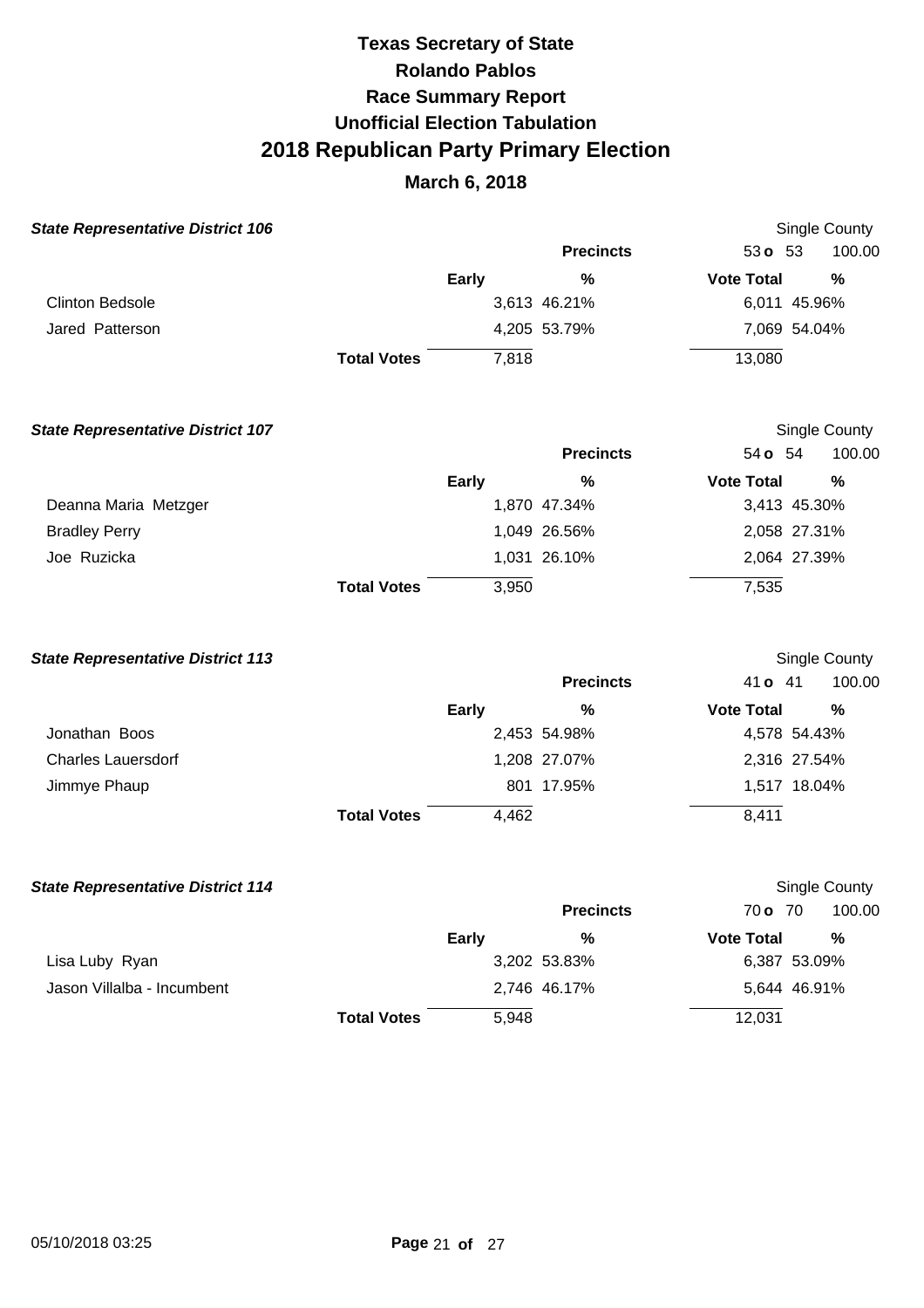# **March 6, 2018**

### **State Representative District 117 Single County State Representative District 117**

|                        |                    |       | <b>Precincts</b> | 72 o 72           | 100.00       |
|------------------------|--------------------|-------|------------------|-------------------|--------------|
|                        |                    | Early | %                | <b>Vote Total</b> | %            |
| Michael Berlanga       |                    |       | 1,790 72.73%     |                   | 3,354 72.11% |
| Carlos Antonio Raymond |                    |       | 671 27.27%       |                   | 1,297 27.89% |
|                        | <b>Total Votes</b> | 2.461 |                  | 4,651             |              |

### **State Representative District 121 Single County Single County Single County**

|                             |                    |       | <b>Precincts</b> | 80 o 80           | 100.00       |
|-----------------------------|--------------------|-------|------------------|-------------------|--------------|
|                             |                    | Early | %                | <b>Vote Total</b> | %            |
| Steve Allison               |                    |       | 2,480 27.10%     |                   | 3,884 26.33% |
| Matt Beebe                  |                    |       | 2,664 29.11%     |                   | 4,351 29.50% |
| Joe Carlton Soules, Jr.     |                    |       | 1,234 13.48%     |                   | 1,945 13.19% |
| Adrian Anthony Spears, III  |                    | 487   | 5.32%            |                   | 853 5.78%    |
| Marc Kalman Whyte           |                    |       | 1,087 11.88%     |                   | 1,821 12.35% |
| Charlotte Amalie Williamson |                    |       | 1,200 13.11%     |                   | 1,896 12.85% |
|                             | <b>Total Votes</b> | 9,152 |                  | 14,750            |              |

### **State Representative District 122 Single County Single County Single County**

|                          |                    |        | <b>Precincts</b> | 82 o 82           | 100.00        |
|--------------------------|--------------------|--------|------------------|-------------------|---------------|
|                          |                    | Early  | %                | <b>Vote Total</b> | %             |
| <b>Christopher Fails</b> |                    |        | 4,601 41.19%     |                   | 7,393 40.53%  |
| Lyle Larson - Incumbent  |                    |        | 6,568 58.81%     |                   | 10,847 59.47% |
|                          | <b>Total Votes</b> | 11,169 |                  | 18,240            |               |

## **State Representative District 126 Single County Single County Single County Single County**

|                     |                    |       |                  |                   | - - - - - -  |
|---------------------|--------------------|-------|------------------|-------------------|--------------|
|                     |                    |       | <b>Precincts</b> | 36036             | 100.00       |
|                     |                    | Early | %                | <b>Vote Total</b> | %            |
| Kevin Fulton        |                    |       | 2,024 35.95%     |                   | 3,615 35.90% |
| E. Sam Harless      |                    |       | 2,848 50.59%     |                   | 5,093 50.58% |
| <b>Gail Stanart</b> |                    |       | 758 13.46%       |                   | 1,361 13.52% |
|                     | <b>Total Votes</b> | 5,630 |                  | 10,069            |              |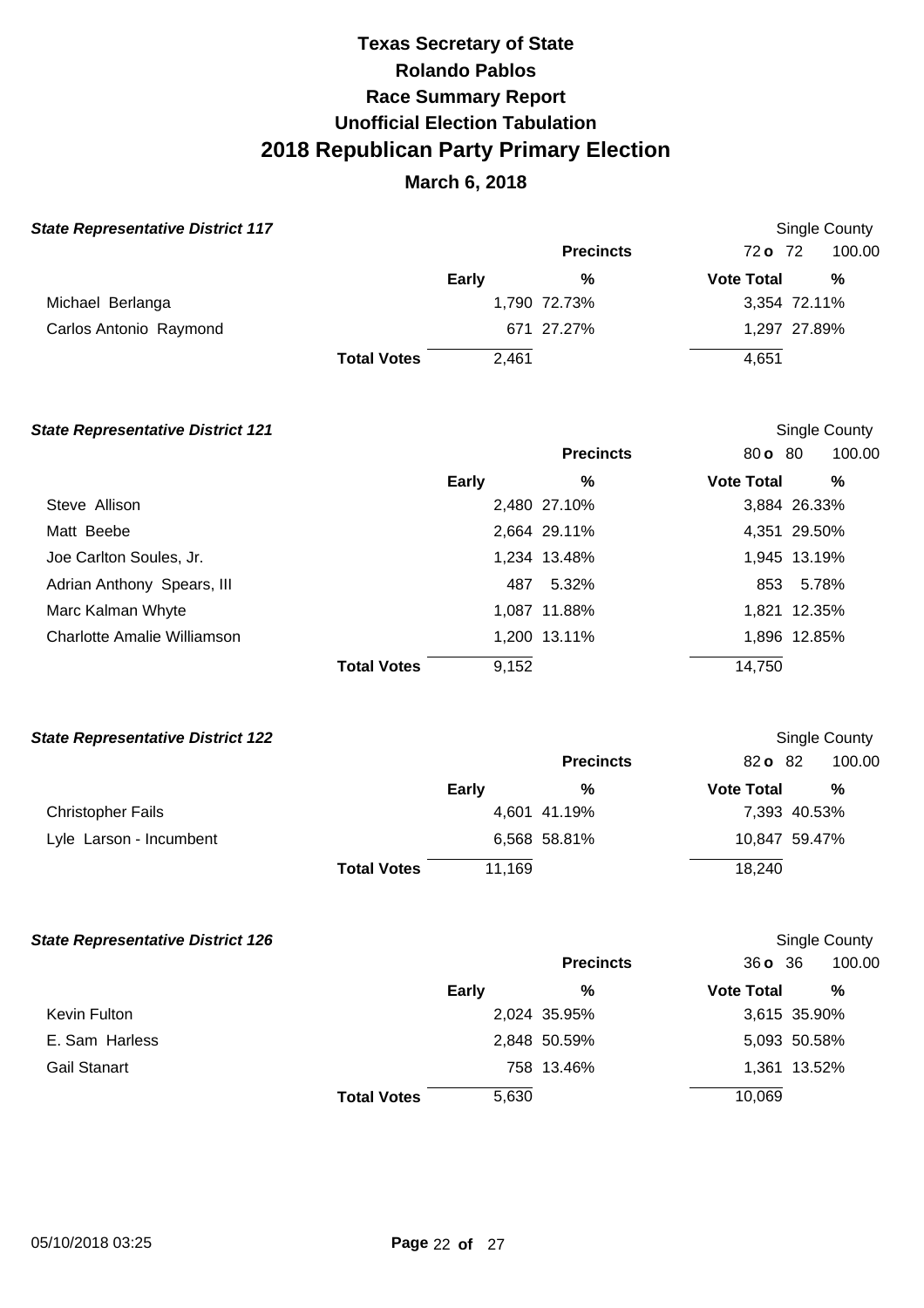| <b>State Representative District 127</b> |                    |              |                  |                   | <b>Single County</b> |
|------------------------------------------|--------------------|--------------|------------------|-------------------|----------------------|
|                                          |                    |              | <b>Precincts</b> | 128 o 128         | 100.00               |
|                                          |                    | Early        | $\frac{0}{0}$    | <b>Vote Total</b> | $\frac{0}{0}$        |
| Reginald Grant Jr.                       |                    |              | 1,331 17.29%     | 2,309 17.15%      |                      |
| Dan Huberty - Incumbent                  |                    |              | 6,369 82.71%     | 11,155 82.85%     |                      |
|                                          | <b>Total Votes</b> | 7,700        |                  | 13,464            |                      |
| <b>State Representative District 134</b> |                    |              |                  |                   | Single County        |
|                                          |                    |              | <b>Precincts</b> | 63 o 63           | 100.00               |
|                                          |                    | Early        | %                | <b>Vote Total</b> | %                    |
| Sarah Davis - Incumbent                  |                    |              | 3,706 53.43%     | 8,048 56.30%      |                      |
| Susanna Dokupil                          |                    |              | 3,230 46.57%     | 6,248 43.70%      |                      |
|                                          | <b>Total Votes</b> | 6,936        |                  | 14,296            |                      |
| <b>State Representative District 144</b> |                    |              |                  |                   | Single County        |
|                                          |                    |              | <b>Precincts</b> | 41 o 41           | 100.00               |
|                                          |                    | <b>Early</b> | %                | <b>Vote Total</b> | $\frac{9}{6}$        |
| Gilbert Peña                             |                    |              | 413 34.13%       | 812 37.94%        |                      |
| Ruben Villarreal                         |                    |              | 797 65.87%       | 1,328 62.06%      |                      |
|                                          | <b>Total Votes</b> | 1,210        |                  | 2,140             |                      |
| <b>State Representative District 150</b> |                    |              |                  |                   | Single County        |
|                                          |                    |              | <b>Precincts</b> | 39 o 39           | 100.00               |
|                                          |                    | <b>Early</b> | $\frac{0}{0}$    | <b>Vote Total</b> | $\frac{0}{0}$        |
| Valoree Swanson - Incumbent              |                    |              | 5,102 81.99%     | 9,530 80.11%      |                      |
| James Wilson                             |                    |              | 1,121 18.01%     | 2,366 19.89%      |                      |
|                                          | <b>Total Votes</b> | 6,223        |                  | 11,896            |                      |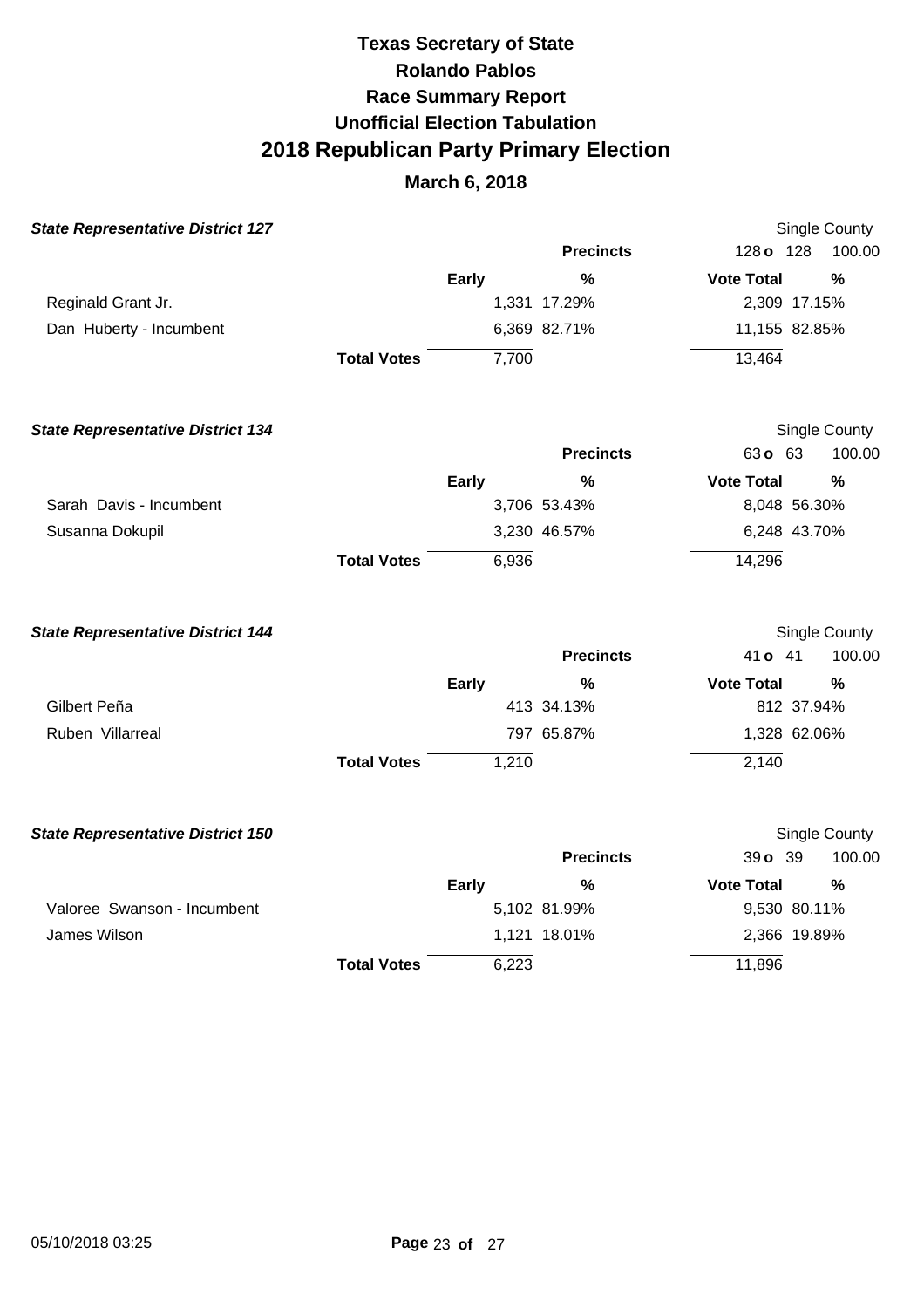# **March 6, 2018**

| Justice, 1st Court of Appeals District, Place 7 |                    |              |                  |                   | Multi County                |
|-------------------------------------------------|--------------------|--------------|------------------|-------------------|-----------------------------|
|                                                 |                    |              | <b>Precincts</b> |                   | 1,252 <b>o</b> 1,252 100.00 |
|                                                 |                    | <b>Early</b> | %                | <b>Vote Total</b> | %                           |
| Kathryn Boatman                                 |                    |              | 59,994 47.03%    |                   | 102,553 46.11%              |
| Terry Yates                                     |                    |              | 67,569 52.97%    |                   | 119,865 53.89%              |
|                                                 | <b>Total Votes</b> | 127.563      |                  | 222,418           |                             |

### **Justice, 3rd Court of Appeals District, Place 6 <br>
Multi County**

|                       |                              | <b>Precincts</b> | 553 $\sigma$ 553  | 100.00        |
|-----------------------|------------------------------|------------------|-------------------|---------------|
|                       | Early                        | %                | <b>Vote Total</b> | %             |
| Donna Davidson        |                              | 22,460 31.29%    |                   | 43,102 31.49% |
| Jennifer Freel        |                              | 14,808 20.63%    |                   | 27,407 20.02% |
| Kristofer Monson      |                              | 6,113 8.52%      | 13,000            | 9.50%         |
| Michael ("Mike") Toth |                              | 28,399 39.56%    |                   | 53,382 39.00% |
|                       | <b>Total Votes</b><br>71,780 |                  | 136,891           |               |

### **Justice, 5th Court of Appeals District, Place 11 Multi County Multi County**

|               |                              | <b>Precincts</b> | 966 o 966<br>100.00    |
|---------------|------------------------------|------------------|------------------------|
|               | <b>Early</b>                 | %                | %<br><b>Vote Total</b> |
| John Browning |                              | 45,785 57.22%    | 83,875 57.08%          |
| Tomasz Nowak  |                              | 22,919 28.65%    | 41,788 28.44%          |
| Daniel Wyde   |                              | 11,306 14.13%    | 21,290 14.49%          |
|               | 80,010<br><b>Total Votes</b> |                  | 146,953                |

## **Justice, 5th Court of Appeals District, Place 12 Multi County Multi County**

|                         |                    | <b>Precincts</b> | 966 o 966         | 100.00        |
|-------------------------|--------------------|------------------|-------------------|---------------|
|                         | Early              | %                | <b>Vote Total</b> | $\frac{0}{0}$ |
| Perry Cockerell         |                    | 15,584 19.47%    |                   | 27,974 19.05% |
| William "Randy" Johnson |                    | 29,269 36.57%    |                   | 58,044 39.54% |
| Jim Pikl                |                    | 35,190 43.96%    |                   | 60,794 41.41% |
|                         | <b>Total Votes</b> | 80,043           | 146,812           |               |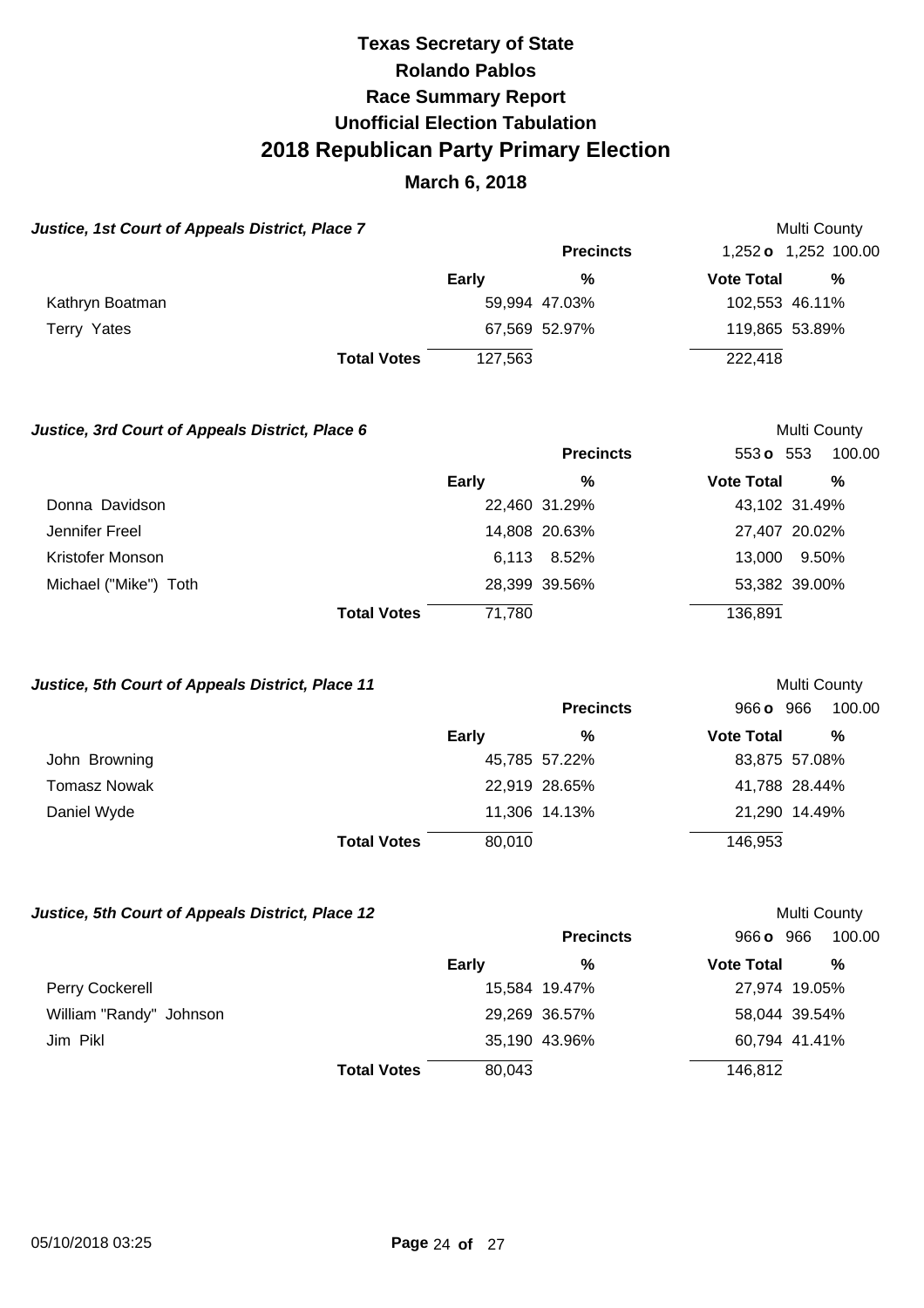| <b>Proposition 1</b>     |           |                          |                |                               |        |                   |                         |
|--------------------------|-----------|--------------------------|----------------|-------------------------------|--------|-------------------|-------------------------|
| <b>Early Provisional</b> | 886       | <b>Total Provisional</b> | 3,333          | <b>Precincts</b>              |        |                   | 7,677 o 7,677 100.00    |
|                          |           |                          | <b>Early</b>   | $\%$                          |        | <b>Vote Total</b> | %                       |
| <b>IN FAVOR</b>          |           |                          | 497,534 64.95% |                               |        | 1,055,072 67.81%  |                         |
| AGAINST                  |           |                          | 268,503 35.05% |                               |        | 500,847 32.19%    |                         |
| <b>Registered</b>        | 15,249,54 | <b>Total Votes</b>       | 766,037        | 5.02%                         | Voting |                   | 1,555,919 10.20% Voting |
|                          |           |                          |                | <b>Total Number of Voters</b> |        | 118,261           |                         |
| <b>Proposition 2</b>     |           |                          |                |                               |        |                   |                         |
| <b>Early Provisional</b> | 886       | <b>Total Provisional</b> | 3,333          | <b>Precincts</b>              |        |                   | 7,677 o 7,677 100.00    |
|                          |           |                          | <b>Early</b>   | $\frac{0}{0}$                 |        | <b>Vote Total</b> | %                       |
| <b>IN FAVOR</b>          |           |                          | 715,144 89.18% |                               |        | 1,372,554 89.91%  |                         |
| AGAINST                  |           |                          |                | 86,800 10.82%                 |        | 154,077 10.09%    |                         |
| <b>Registered</b>        | 15,249,54 | <b>Total Votes</b>       | 801,944        | 5.26%                         | Voting |                   | 1,526,631 10.01% Voting |
|                          |           |                          |                | <b>Total Number of Voters</b> |        | 118,261           |                         |
| <b>Proposition 3</b>     |           |                          |                |                               |        |                   |                         |
| <b>Early Provisional</b> | 886       | <b>Total Provisional</b> | 3,333          | <b>Precincts</b>              |        |                   | 7,677 o 7,677 100.00    |
|                          |           |                          | <b>Early</b>   | $\frac{0}{0}$                 |        | <b>Vote Total</b> | $\frac{9}{6}$           |
| <b>IN FAVOR</b>          |           |                          | 670,313 84.78% |                               |        | 1,277,437 85.09%  |                         |
| <b>AGAINST</b>           |           |                          | 120,314 15.22% |                               |        | 223,811 14.91%    |                         |
| <b>Registered</b>        | 15,249,54 | <b>Total Votes</b>       | 790,627        | 5.18%                         | Voting | 1,501,248         | 9.84% Voting            |
|                          |           |                          |                | <b>Total Number of Voters</b> |        | 118,261           |                         |
| <b>Proposition 4</b>     |           |                          |                |                               |        |                   |                         |
| <b>Early Provisional</b> | 886       | <b>Total Provisional</b> | 3,333          | <b>Precincts</b>              |        |                   | 7,677 o 7,677 100.00    |
|                          |           |                          | Early          | $\frac{0}{0}$                 |        | <b>Vote Total</b> | $\%$                    |
| <b>IN FAVOR</b>          |           |                          | 723,571 90.50% |                               |        | 1,372,158 90.26%  |                         |
| <b>AGAINST</b>           |           |                          | 75,928         | 9.50%                         |        | 147,991           | 9.74%                   |
| <b>Registered</b>        | 15,249,54 | <b>Total Votes</b>       | 799,499        | 5.24%                         | Voting | 1,520,149         | 9.97% Voting            |
|                          |           |                          |                | <b>Total Number of Voters</b> |        | 118,261           |                         |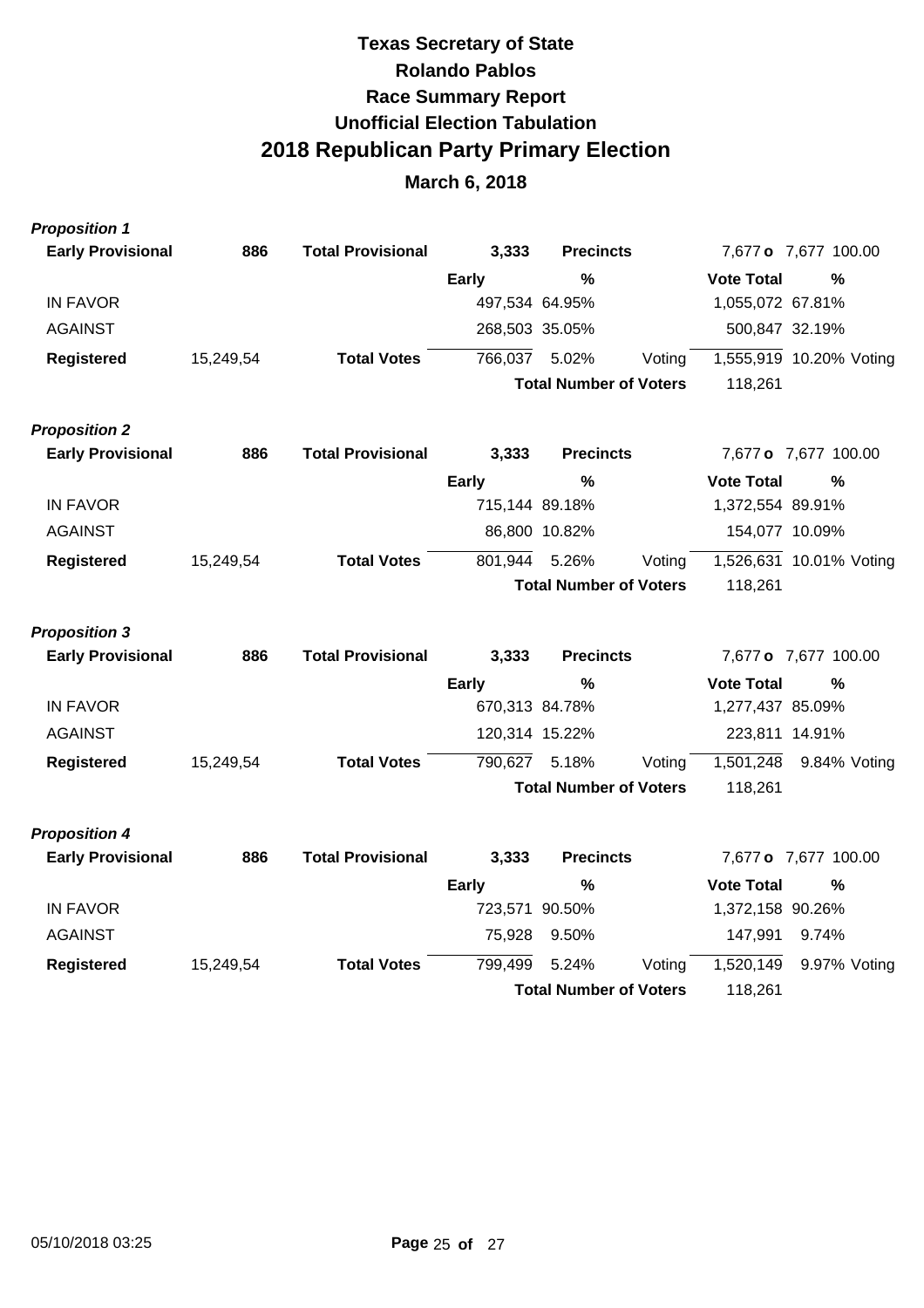| <b>Proposition 5</b>     |           |                          |              |                               |         |                   |                         |
|--------------------------|-----------|--------------------------|--------------|-------------------------------|---------|-------------------|-------------------------|
| <b>Early Provisional</b> | 886       | <b>Total Provisional</b> | 3,333        | <b>Precincts</b>              |         |                   | 7,677 o 7,677 100.00    |
|                          |           |                          | <b>Early</b> | %                             |         | <b>Vote Total</b> | %                       |
| <b>IN FAVOR</b>          |           |                          |              | 619,404 77.29%                |         | 1,202,044 78.65%  |                         |
| <b>AGAINST</b>           |           |                          |              | 181,990 22.71%                |         |                   | 326,240 21.35%          |
| <b>Registered</b>        | 15,249,54 | <b>Total Votes</b>       | 801,394      | 5.26%                         | Voting  |                   | 1,528,284 10.02% Voting |
|                          |           |                          |              | <b>Total Number of Voters</b> |         | 118,261           |                         |
| <b>Proposition 6</b>     |           |                          |              |                               |         |                   |                         |
| <b>Early Provisional</b> | 886       | <b>Total Provisional</b> | 3,333        | <b>Precincts</b>              |         |                   | 7,677 o 7,677 100.00    |
|                          |           |                          | <b>Early</b> | $\frac{0}{0}$                 |         | <b>Vote Total</b> | %                       |
| <b>IN FAVOR</b>          |           |                          |              | 718,409 89.32%                |         | 1,386,627 90.24%  |                         |
| <b>AGAINST</b>           |           |                          |              | 85,920 10.68%                 |         | 149,910           | 9.76%                   |
| <b>Registered</b>        | 15,249,54 | <b>Total Votes</b>       | 804,329      | 5.27%                         | Voting  |                   | 1,536,537 10.08% Voting |
|                          |           |                          |              | <b>Total Number of Voters</b> |         | 118,261           |                         |
| <b>Proposition 7</b>     |           |                          |              |                               |         |                   |                         |
| <b>Early Provisional</b> | 886       | <b>Total Provisional</b> | 3,333        | <b>Precincts</b>              |         |                   | 7,677 o 7,677 100.00    |
|                          |           |                          | <b>Early</b> | %                             |         | <b>Vote Total</b> | $\%$                    |
| <b>IN FAVOR</b>          |           |                          |              | 527,761 66.73%                |         | 1,027,903 68.20%  |                         |
| <b>AGAINST</b>           |           |                          |              | 263,111 33.27%                |         |                   | 479,294 31.80%          |
| <b>Registered</b>        | 15,249,54 | <b>Total Votes</b>       | 790,872      | 5.19%                         | Voting  | 1,507,197         | 9.88% Voting            |
|                          |           |                          |              | <b>Total Number of Voters</b> |         | 118,261           |                         |
| <b>Proposition 8</b>     |           |                          |              |                               |         |                   |                         |
| <b>Early Provisional</b> | 886       | <b>Total Provisional</b> | 3,333        | <b>Precincts</b>              |         |                   | 7,677 o 7,677 100.00    |
|                          |           |                          | <b>Early</b> | $\%$                          |         | <b>Vote Total</b> | $\%$                    |
| <b>IN FAVOR</b>          |           |                          |              | 765,187 94.57%                |         | 1,460,328 94.78%  |                         |
| <b>AGAINST</b>           |           |                          | 43,951       | 5.43%                         |         | 80,448            | 5.22%                   |
| <b>Registered</b>        | 15,249,54 | <b>Total Votes</b>       | 809,138      | 5.31%                         | Voting  |                   | 1,540,776 10.10% Voting |
|                          |           |                          |              | <b>Total Number of Voters</b> | 118,261 |                   |                         |